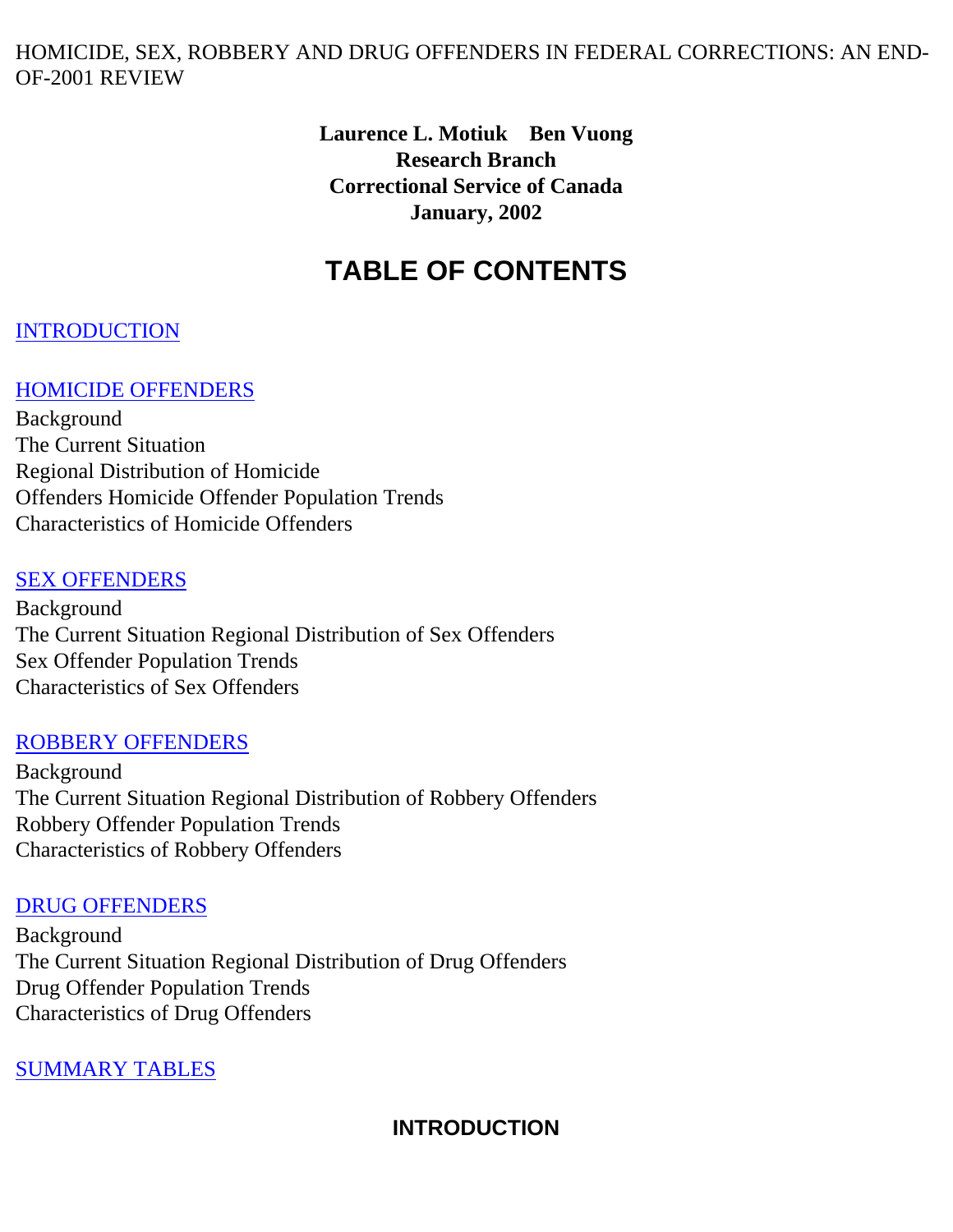Sentence administration and demographic information on offenders under federal jurisdiction (those serving sentences of two years or longer) is routinely collected by the Correctional Service of Canada (CSC). In 1993, the CSC converted from the Offender Information System (O.I.S.) to the Offender Management System (O.M.S.). The Service had historically reported offender population statistics through quarterly publications and monthly snapshots using the Offender Population Profile System. Therefore, caution should be taken when comparing data derived from O.M.S. to data from previous years.

This report summarizes data gathered for an eighth time<sup>1</sup> on homicide, sex, robbery and drug offenders in federal corrections. These end-of-2001 numbers reflect the prevalence or the number of offenders who have these types of crimes under federal jurisdiction. While the total number of offenders with these crimes is likely to be an underestimate, the statistical profiles generated in this report may be seen to provide general indicators of the extent and nature of these types of offenders. More specifically, distributions with respect to security level and release status as well as region are given. Comparisons are made with end-of-1994 figures to establish trends. Further, descriptive statistics in relation to gender, age, ethnicity and nature of offence are also provided.

**Note**: Selection criteria used to define the current federal offender population excluded the following O.M.S. Offender Current Status Table codes: deceased, on bail, sentence completed, suspended unlawfully at large, and suspended temporary detained.

<sup>1</sup> L.L. Motiuk and B. Vuong, Statistical Profiles of Homicide, Sex, Robbery and Drug Offenders in Federal Corrections: An End-of-2000 Review (Ottawa: Correctional Service Canada, 2001).

### **HOMICIDE OFFENDERS**

### <span id="page-1-0"></span>**BACKGROUND**

In Canada, the crimes classified as homicide include first degree murder, second-degree murder, manslaughter and infanticide. Deaths caused by criminal negligence, suicide, accidental or justifiable homicides are not included.

Although homicides represent less than 1% of all violent crimes, criminal justice agencies have been collecting homicide statistics since 1961 to closely monitor the extent and trends of such offenses. In 2000, the homicide rate in Canada was 1.8 per 100,000.

The following is an end-of-2001 review of statistical information available on homicide offenders then under federal jurisdiction.

### **THE CURRENT SITUATION**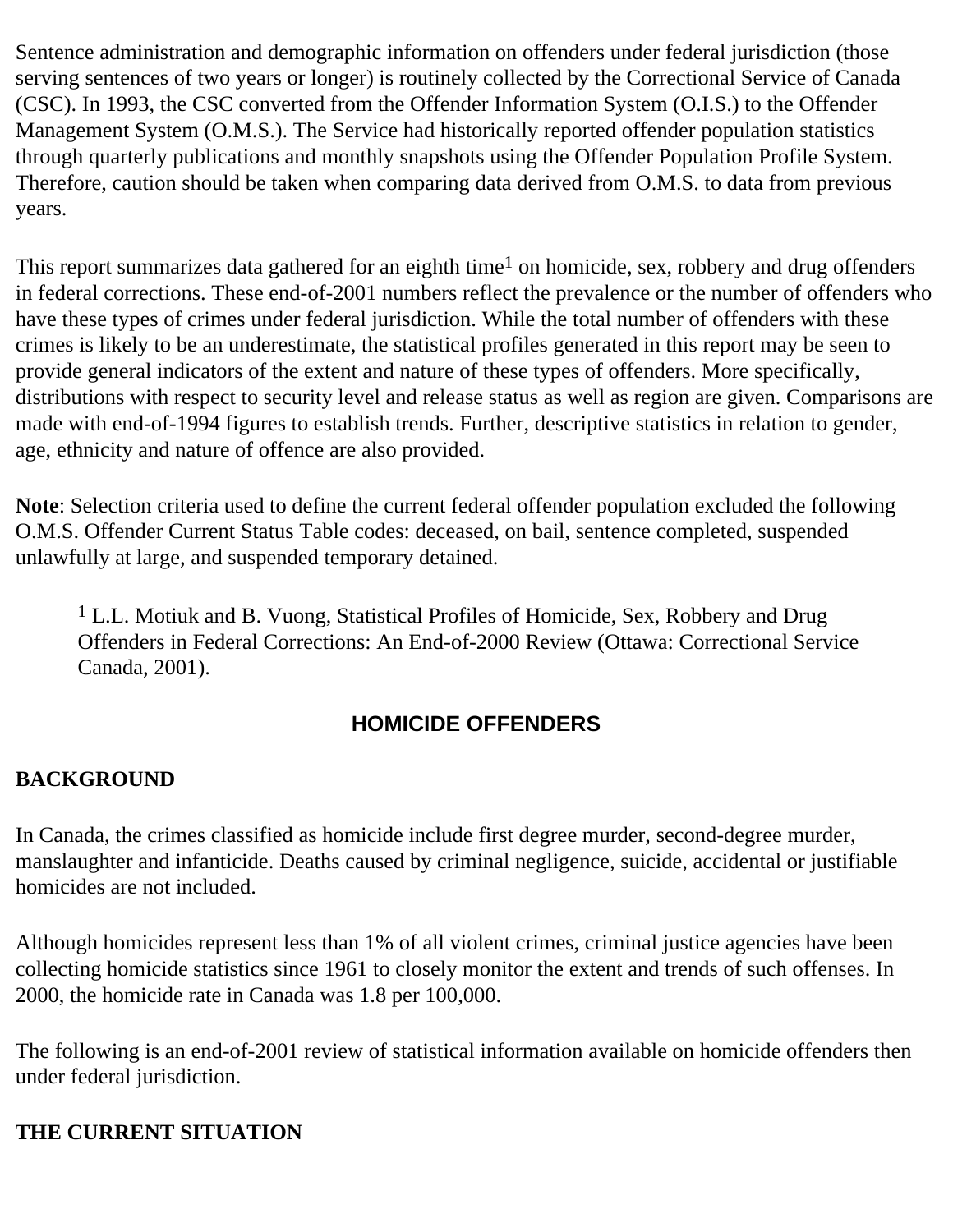### Total Homicide Population

• On 31 December 2001, a review of CSC's offender management system yielded a total of 5,036 homicide offenders under federal jurisdiction and comprises almost one-quarter (23.1%) of the total federal offender population.

Incarcerated Homicide Population

- On 31 December 2001, there were 3,124 homicide offenders incarcerated in federal institutions and comprise one-quarter (25%) of the federal incarcerated population.
- About 802 of these federally incarcerated homicide offenders were in maximum security institutions, 1,753 were in medium security institutions, and 569 were in minimum security institutions. More specifically:
	- $\circ$  Minimum security: 18.2% of all homicide offenders;
	- $\circ$  Medium security: 56.1% of all homicide offenders; and
	- $\circ$  Maximum security: 25.7% of all homicide offenders.

Conditional Release Homicide Population

• On 31 December 2001, there were 1,912 homicide offenders on conditional release and comprise 19.8% of the federal conditional release population.

More specifically:

- 275 or 14.4% were on day parole;
- $\bullet$  1,453 or 76.0% were on full parole; and
- 184 or 9.6% were on statutory release

# **REGIONAL DISTRIBUTION OF HOMICIDE OFFENDERS**

- Regionally, the Ontario and Quebec regions have the most homicide offenders, each being responsible for slightly more than one quarter of the homicide offender population, respectively.
- In a comparison of the proportion of homicide offenders in each region with the proportion of general offenders, the Ontario and Pacific regions have more homicide offenders relative to their proportion of all federal offenders.
- More specifically:
	- ❍ Atlantic: 6.9% of homicide offenders, and 8.9% of all offenders (proportionately fewer homicide offenders);
	- ❍ Quebec: 26.2% of homicide offenders, and 26.3% of all offenders (proportionately fewer homicide offenders);
	- $\circ$  Ontario: 28.2% of homicide offenders, and 27.0% of all offenders (proportionately more homicide offenders);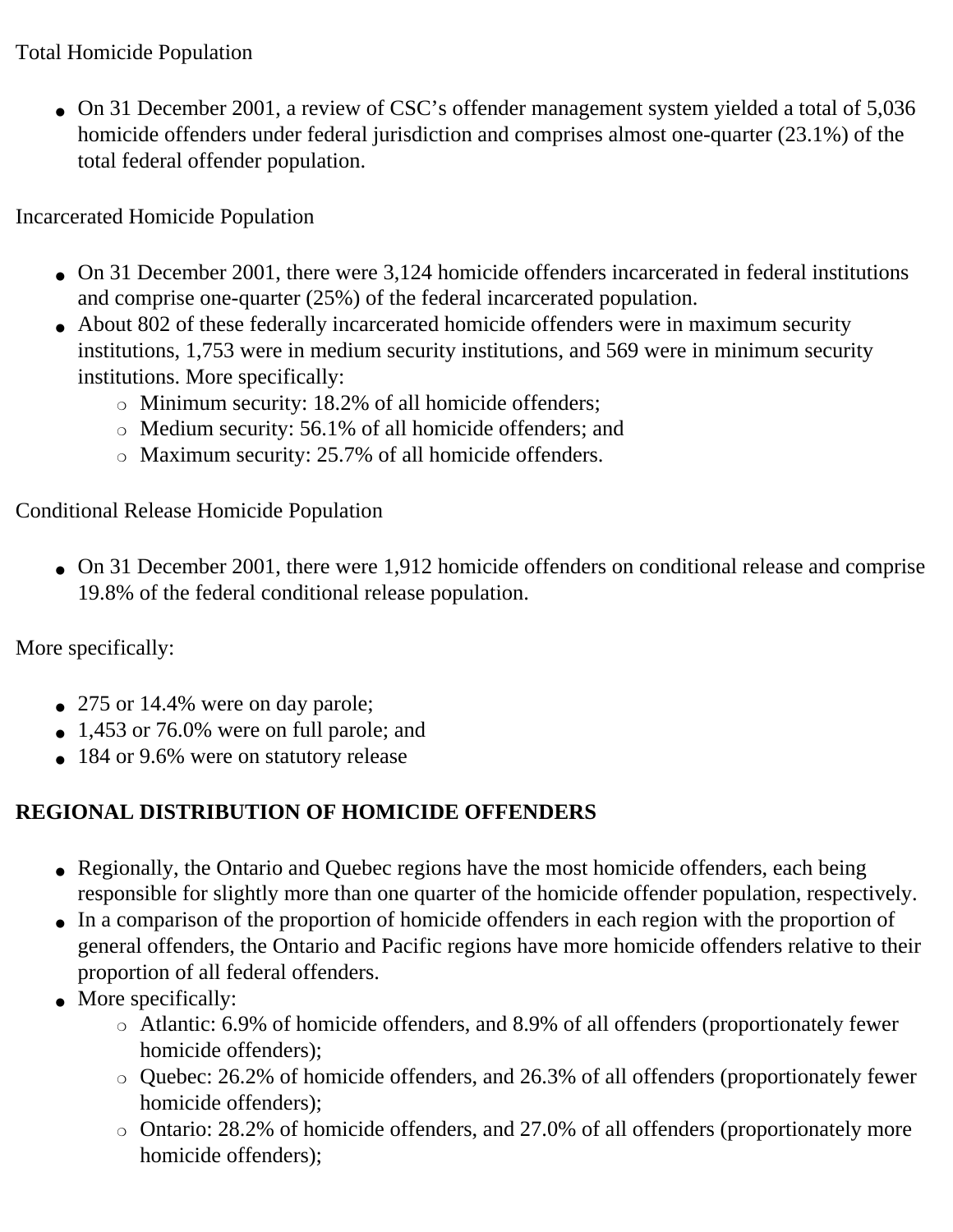- Prairies: 19.3% of homicide offenders, and 23.9% of all offenders (proportionately fewer homicide offenders); and
- $\circ$  Pacific: 19.4% of homicide offenders, and 13.9% of all offenders (proportionately more homicide offenders).

## **HOMICIDE OFFENDER POPULATION TRENDS**

• The end-of-2001 homicide offender population has increased relative to the end-of-1994 homicide offender population - particularly in federal institutions. Over a recent seven-year period (31 December 1994 to 31 December 2001) the total homicide offender population has increased by 14.6% the homicide offender population in institutions has increased by 7.9% and the homicide offender population under community supervision has increased by 27.7%.

### **CHARACTERISTICS OF HOMICIDE OFFENDERS**

### **Gender**

• On 31 December 2001, a review of CSC's offender management system revealed that the majority of homicide offenders listed to date are men (95.8%). There were 210 (4.2%) cases of a woman offender for whom a homicide offence was listed.

## Age

- On 31 December 2001, the average age of homicide offenders under federal jurisdiction was 43 years old. The oldest homicide offender was 96 years old and the youngest was 18 years old.
- The average age of homicide offenders at admission was 31 years old. The oldest homicide offender admitted was 86 years old and the youngest was 15 years old.

### Ethnicity

- On 31 December 2001, the majority of homicide offenders (73.0%) were Caucasian.
- In a comparison of the proportion of homicide offenders in each ethnic group with the proportion of general offenders, there was a larger proportion of Caucasian and Native homicide offenders relative to their proportion of all federal offenders. More specifically:
	- Caucasian: 73.0% of homicide offenders, and 72.7% of all offenders (proportionately more homicide offenders);
	- Native: 17.7% of homicide offenders, and 15.5% of all offenders (proportionately more homicide offenders);
	- $\circ$  Black: 4.5% of homicide offenders, and 6.4% of all offenders (proportionately fewer homicide offenders);
	- $\circ$  Asiatic: 1.2% of homicide offenders, and 1.6% of all offenders (proportionately fewer homicide offenders); and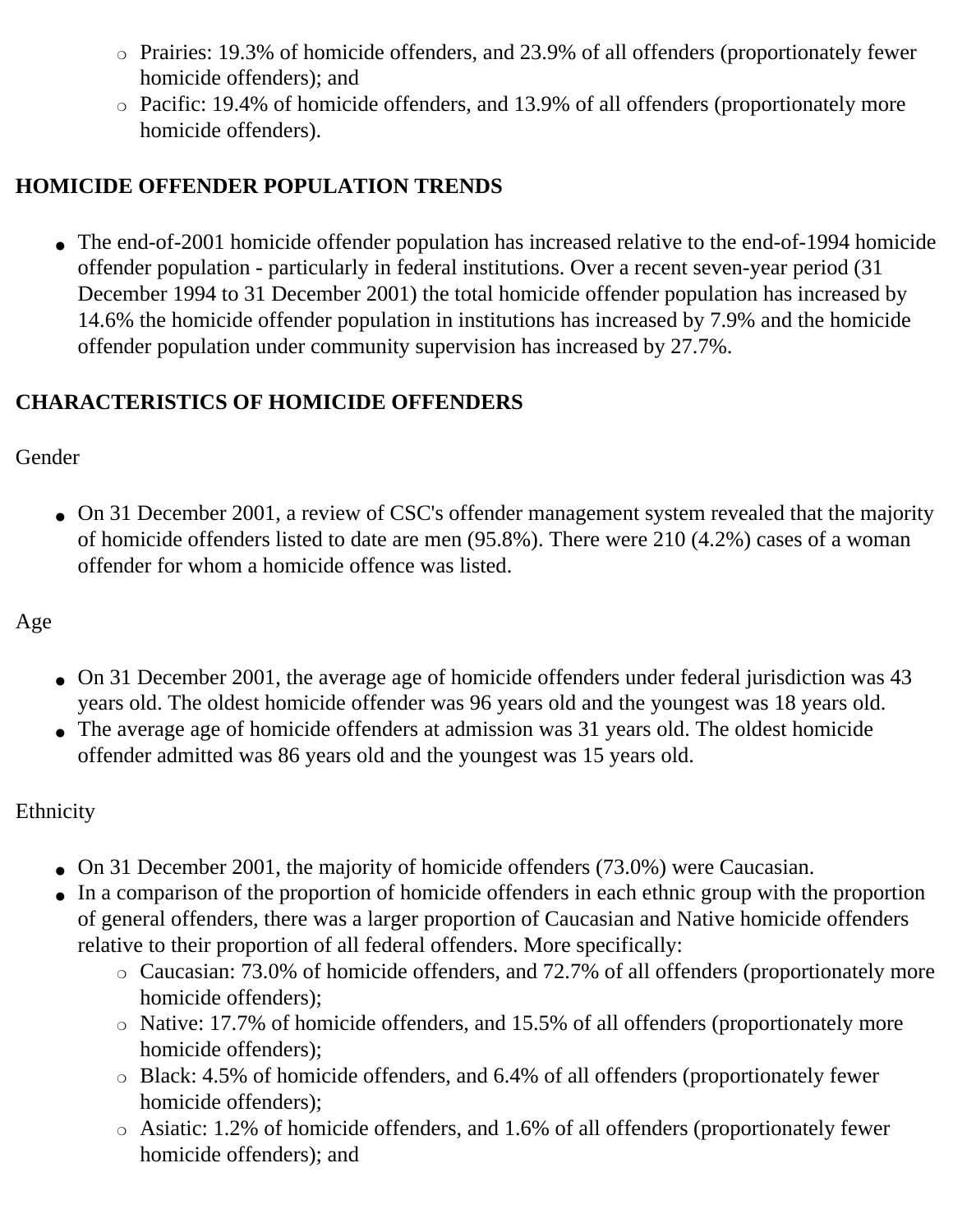$\circ$  Other: 3.6% of homicide offenders, and 3.8% of all offenders (proportionately fewer homicide offenders).

Nature of Offence

- Categorizing homicide offenders by actual conviction, one finds the following:
	- $\circ$  848 cases of first degree murder, and 16.8% of all homicide offenders;
	- $\circ$  2,901 cases of second degree murder, and 57.6% of all homicide offenders;
	- ❍ 1,287 cases of manslaughter, and 25.6% of all homicide offenders; and
	- $\circ$  0 cases of infanticide, and 0.0% of all homicide offenders.

# **SEX OFFENDERS**

# <span id="page-4-0"></span>**BACKGROUND**

The following is an end-of-2001 review of statistical information available on sex offenders then under federal jurisdiction.

# **THE CURRENT SITUATION**

Total Sex Offender Population

• On 31 December 2001, a review of CSC's offender management system yielded a total of 3,303 sex offenders under federal jurisdiction and comprise (15.2%) of the total federal offender population. However, these figures understate the actual number of sex offenders because current computer systems do not identify all previous convictions for a sex offence (e.g., provincial sentences); anyone who has committed a sexually-related offence; and anyone who has previously committed a sex offence but was never convicted. A National Sex Offender Census which was conducted in March 1991, identified all sex offenders. The census found about 85% of the sex offender population could be accounted for by the computer systems. Therefore, using a correction factor (1.173), it is estimated that on 31 December 2001 there were actually 3,874 sex offenders under federal jurisdiction. This adjusted number comprises about 17.8% of the total federal offender population.

### **Incarcerated Sex Offender Population**

- On 31 December 2001, there were 2,254 sex offenders incarcerated in federal institutions and comprise nearly one-fifth (18.6%) of the federal incarcerated population. Using a correction factor, it is estimated that on 31 December 2001 there were actually 2,644 sex offenders in federal institutions. This adjusted number comprises 21.8% of the total federal incarcerated population.
- About 482 of these federally incarcerated sex offenders were in maximum security institutions, 1,432 were in medium security institutions, and 340 were in minimum security institutions. More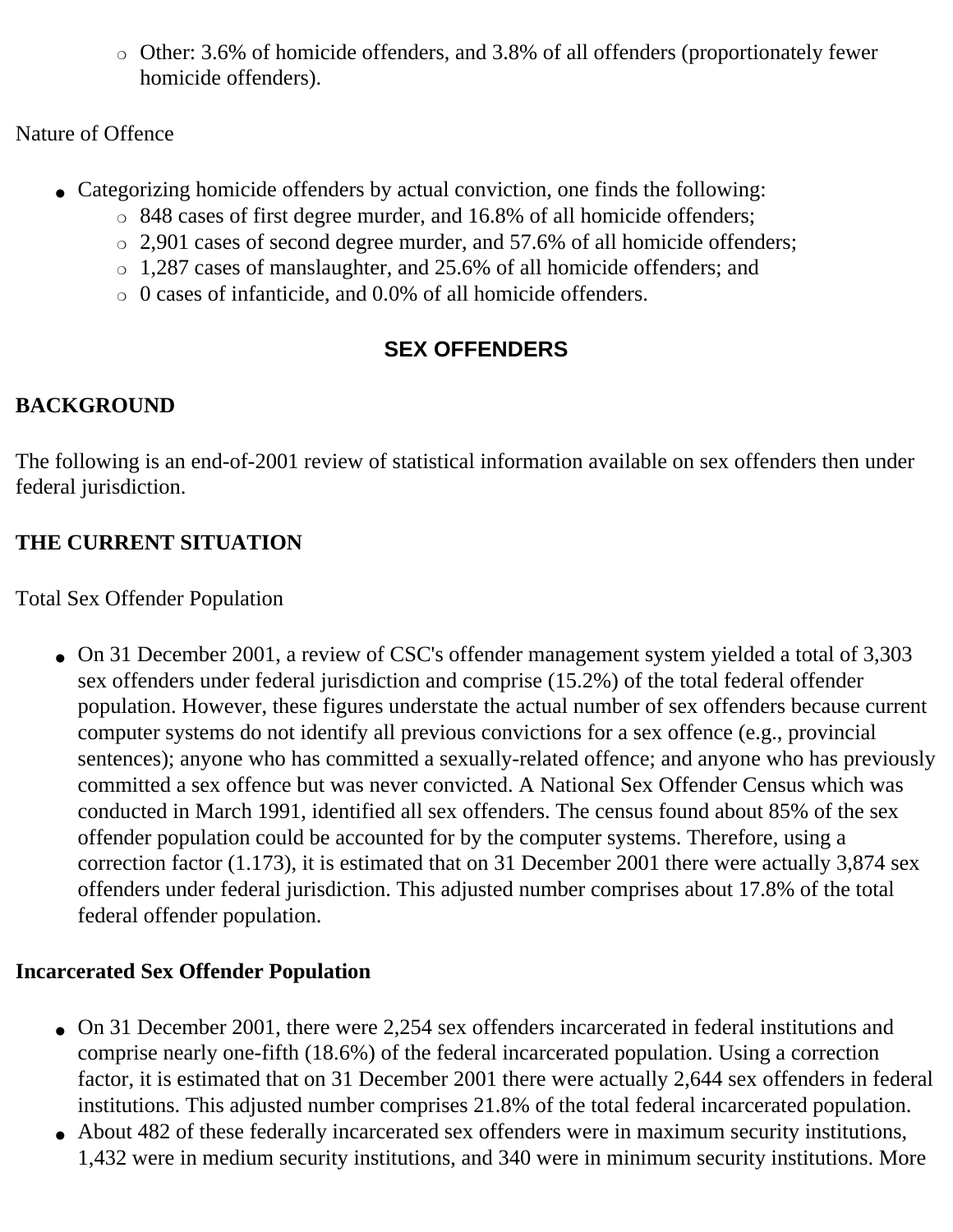specifically:

- $\circ$  Minimum security: 15.1% of all sex offenders;
- $\circ$  Medium security: 63.5% of all sex offenders; and
- $\circ$  Maximum security: 21.4% of all sex offenders.

Conditional Release Sex Offender Population

• On 31 December 2001, there were 1,049 sex offenders on conditional release and comprise 10.9% of the federal conditional release population. Using a correction factor, it is estimated that on 31 December 2001 there were actually 1,230 sex offenders under community supervision. This adjusted number comprises about 12.8% of the total federal conditional release population.

More specifically:

- 138 or 13.2% were on day parole;
- 348 or 33.2% were on full parole; and
- 562 or 53.6% were on statutory release.

# **REGIONAL DISTRIBUTION OF SEX OFFENDERS**

- Regionally, the Prairies and Ontario regions have the most sex offenders, each being responsible for roughly one-quarter of the sex offender population, respectively.
- In a comparison of the proportion of sex offenders in each region with the proportion of all federal offenders, the Atlantic, Prairies and Pacific regions have more sex offenders relative to their proportion of all federal offenders.
- More specifically:
	- ❍ Atlantic: 10.1% of sex offenders, and 8.9% of all offenders (proportionately more sex offenders);
	- $\circ$  Quebec: 20.6% of sex offenders, and 26.3% of all offenders (proportionately fewer sex offenders);
	- $\circ$  Ontario: 26.3% of sex offenders, and 27.0% of all offenders (proportionately fewer sex offenders);
	- $\circ$  Prairies: 27.6% of sex offenders, and 23.9% of all offenders (proportionately more sex offenders); and
	- $\circ$  Pacific: 15.4% of sex offenders, and 13.9% of all offenders (proportionately more sex offenders).

# **SEX OFFENDER POPULATION TRENDS**

• The end-of-2001 sex offender population has grown relative to the end-of-1994 sex offender population - particularly on conditional release. Over a recent seven-year period (31 December 1994 to 31 December 2001) the total sex offender population has decreased by 11.9%, the sex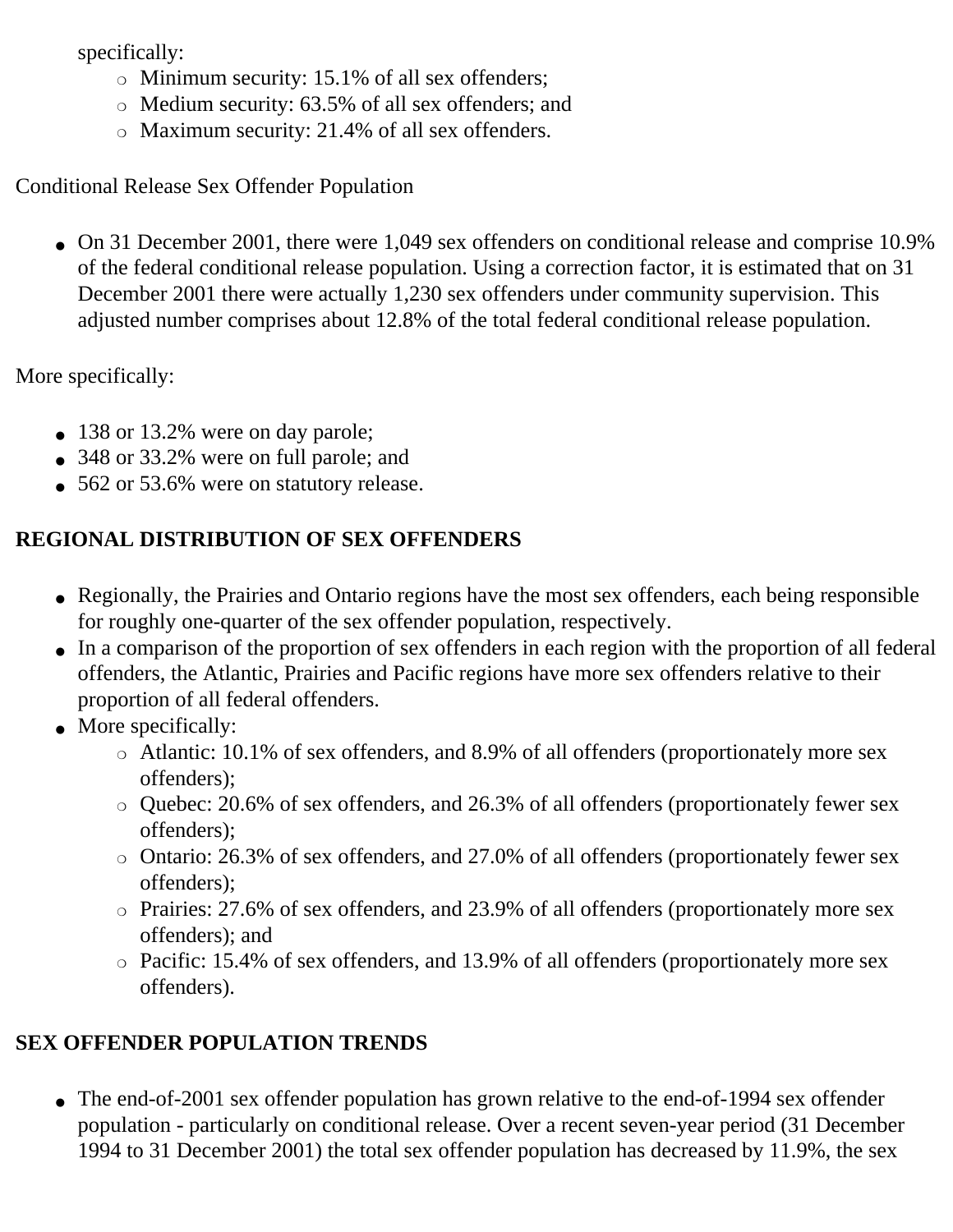offender population in institutions has decreased by 16.6% and the sex offender population under community supervision has increased by 0.4%.

### **CHARACTERISTICS OF SEX OFFENDERS**

Gender

• On 31 December 2001, a review of CSC's offender management system revealed that the majority of sex offenders listed to date are men (99.6%). There were 13 (0.4%) cases of a woman offender for whom a sex offence was listed.

Age

- On 31 December 2001, the average age of sex offenders under federal jurisdiction was 44 years old. The oldest sex offender was 100 years old and the youngest was 18 years old.
- The average age of sex offenders at admission was 39 years old. The oldest sex offender admitted was 82 years old and the youngest was 15 years old.

Ethnicity

- On 31 December 2001, the majority of sex offenders (71.8%) were Caucasian.
- In a comparison of the proportion of sex offenders in each ethnic group with the proportion of general offenders, there was somewhat of a larger proportion of Native sex offenders relative to their proportion of all federal offenders. More specifically:
	- $\circ$  Caucasian: 71.8% of sex offenders, and 72.4% of all offenders (proportionately fewer sex offenders);
	- o Native: 20.5% of sex offenders, and 15.5% of all offenders (proportionately more sex offenders);
	- $\circ$  Black: 5.0% of sex offenders, and 6.4% of all offenders (proportionately fewer sex offenders);
	- $\circ$  Asiatic: 0.4% of sex offenders, and 1.6% of all offenders (proportionately fewer sex offenders); and
	- $\circ$  Other: 2.3% of sex offenders, and 3.8% of all offenders (proportionately fewer sex offenders).

# **ROBBERY OFFENDERS**

# <span id="page-6-0"></span>**BACKGROUND**

In Canada, the crimes classified as robbery include: armed robbery and robbery with violence, threats or use of a weapon. Break and enter with intent to commit robbery is not included.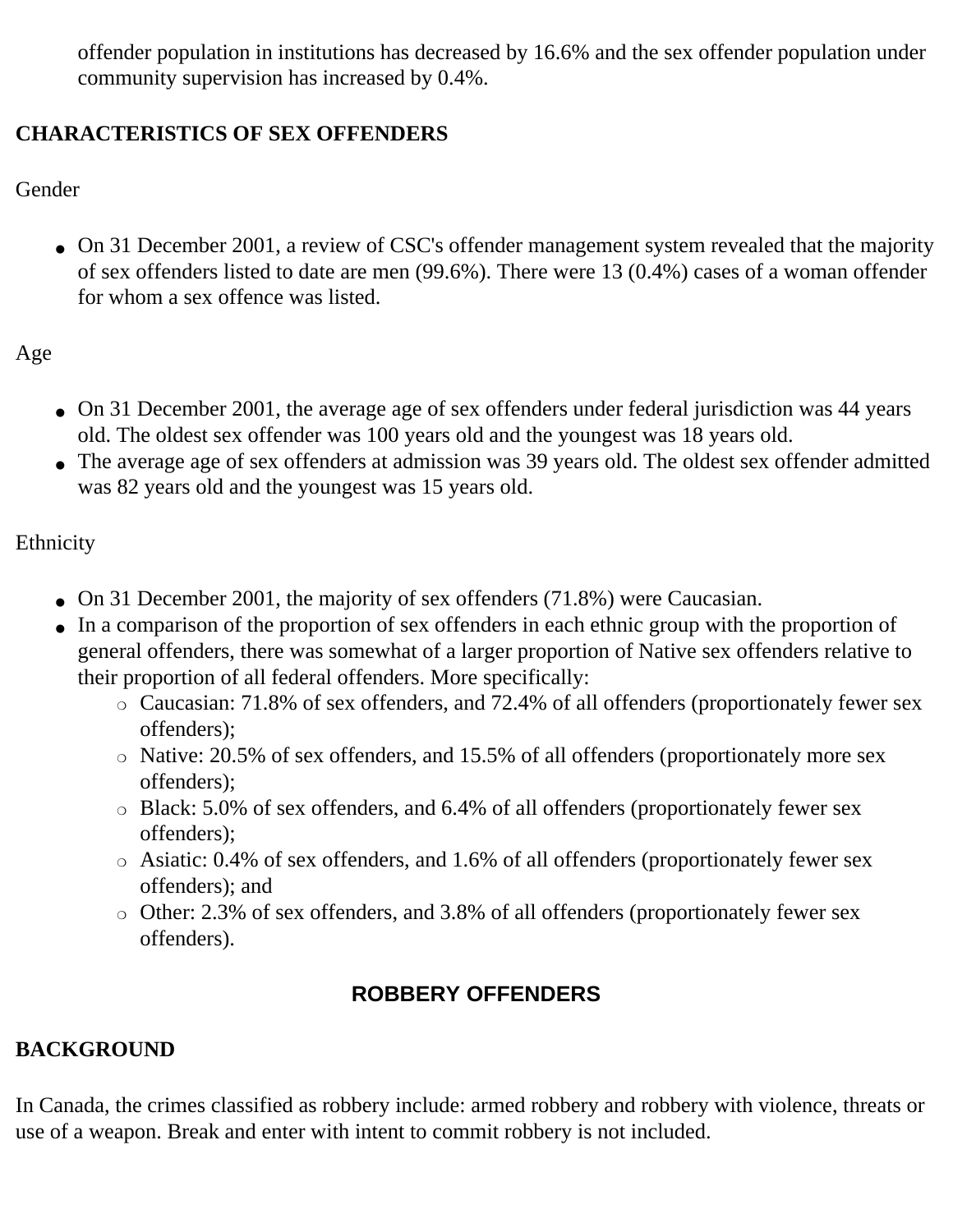Although robberies represent less than 10% of all violent crimes, criminal justice agencies regularly collect robbery statistics to monitor the extent and trends of these offenses.

The following is an end-of-2001 review of the statistical information available on robbery offenders then under federal jurisdiction.

### **THE CURRENT SITUATION**

Total Robbery Population

• On 31 December 2001, a review of CSC's offender management system yielded a total of 6,810 robbery offenders under federal jurisdiction and comprise almost one-third (31.3%) of the total federal offender population.

Incarcerated Robbery Population

- On 31 December 2001, there were 4,322 robbery offenders incarcerated in federal institutions and comprise more than one-third (35.7%) of the total federal incarcerated population.
- About 1,218 of these federally incarcerated robbery offenders were in maximum security institutions, 2,621 were in medium security institutions, and 483 were in minimum security institutions. More specifically:
	- $\circ$  Minimum security: 11.2% of all robbery offenders;
	- $\circ$  Medium security: 60.6% of all robbery offenders; and
	- o Maximum security: 28.2% of all robbery offenders.

Conditional Release Robbery Population

• On 31 December 2001, there were 2,488 robbery offenders on conditional release and comprise 25.8% of the total federal conditional release population.

More specifically:

- 397 or 16.0% were on day parole;
- 762 or 30.6% were on full parole; and
- 1,329 or 53.4% were on statutory release.

### **REGIONAL DISTRIBUTION OF ROBBERY OFFENDERS**

- Regionally, the Quebec and Ontario regions have the most robbery offenders, each being responsible for more than one-third and slightly less than one-quarter of the robbery offender population, respectively.
- In a comparison of the proportion of robbery offenders in each region with the proportion of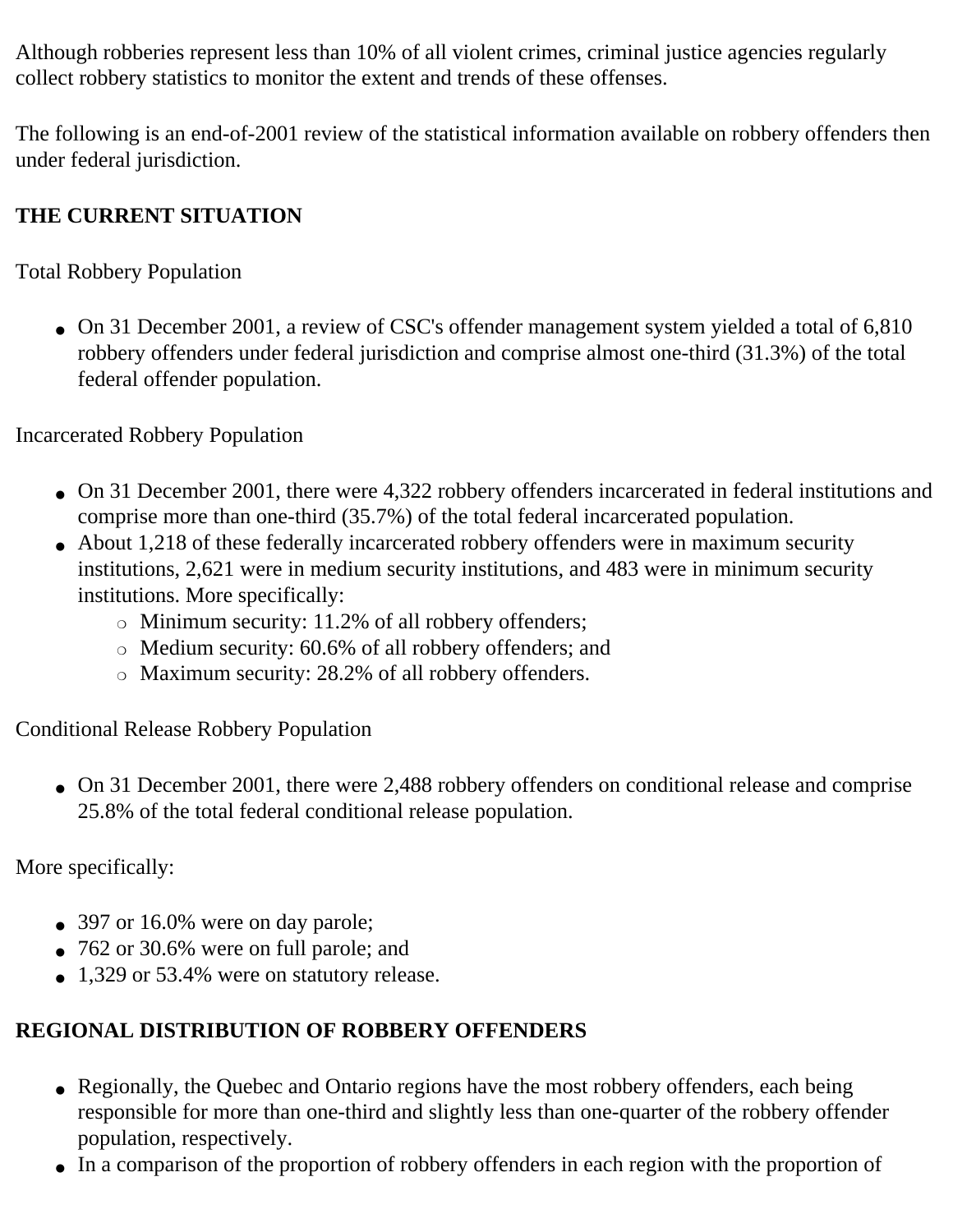general offenders, the Quebec region has more robbery offenders relative to their proportion of all federal offenders.

More specifically:

- Atlantic: 8.1% of robbery offenders, and 8.9% of all offenders (proportionately fewer robbery offenders);
- Quebec: 32.5% of robbery offenders, and 26.3% of all offenders (proportionately more robbery offenders);
- Ontario: 24.0% of robbery offenders, and 27.0% of all offenders (proportionately fewer robbery offenders);
- Prairies: 21.8% of robbery offenders, and 23.9% of all offenders (proportionately fewer robbery offenders); and
- Pacific: 13.5% of robbery offenders, and 13.9% of all offenders (about the same proportion).

## **ROBBERY OFFENDER POPULATION TRENDS**

• The end-of-2001 robbery offender population has declined relative to the end-of-1994 robbery offender population - particularly in federal institutions. Over a recent seven-year period (31 December 1994 to 31 December 2001) the total robbery offender population has decreased by 8.1%, the robbery offender population in institutions has decreased by 10.4% and the robbery offender population under community supervision has decreased by 3.7%.

### **CHARACTERISTICS OF ROBBERY OFFENDERS**

Gender

- On 31 December 2001, a review of CSC's offender management system revealed that the majority of robbery offenders listed to date are men (97.9%). There were 144 (2.1%) cases of a woman offender for whom a
- robbery offence was listed.

Age

- On 31 December 2001, the average age of robbery offenders under federal jurisdiction was 36 years old. The oldest robbery offender was 85 years old and the youngest was 18 years old.
- The average age of robbery offenders at admission was about 31 years old. The oldest robbery offender admitted was 74 years old and the youngest was 16 years old.

Ethnicity

• On 31 December 2001, the majority of robbery offenders (75.2%) were Caucasian.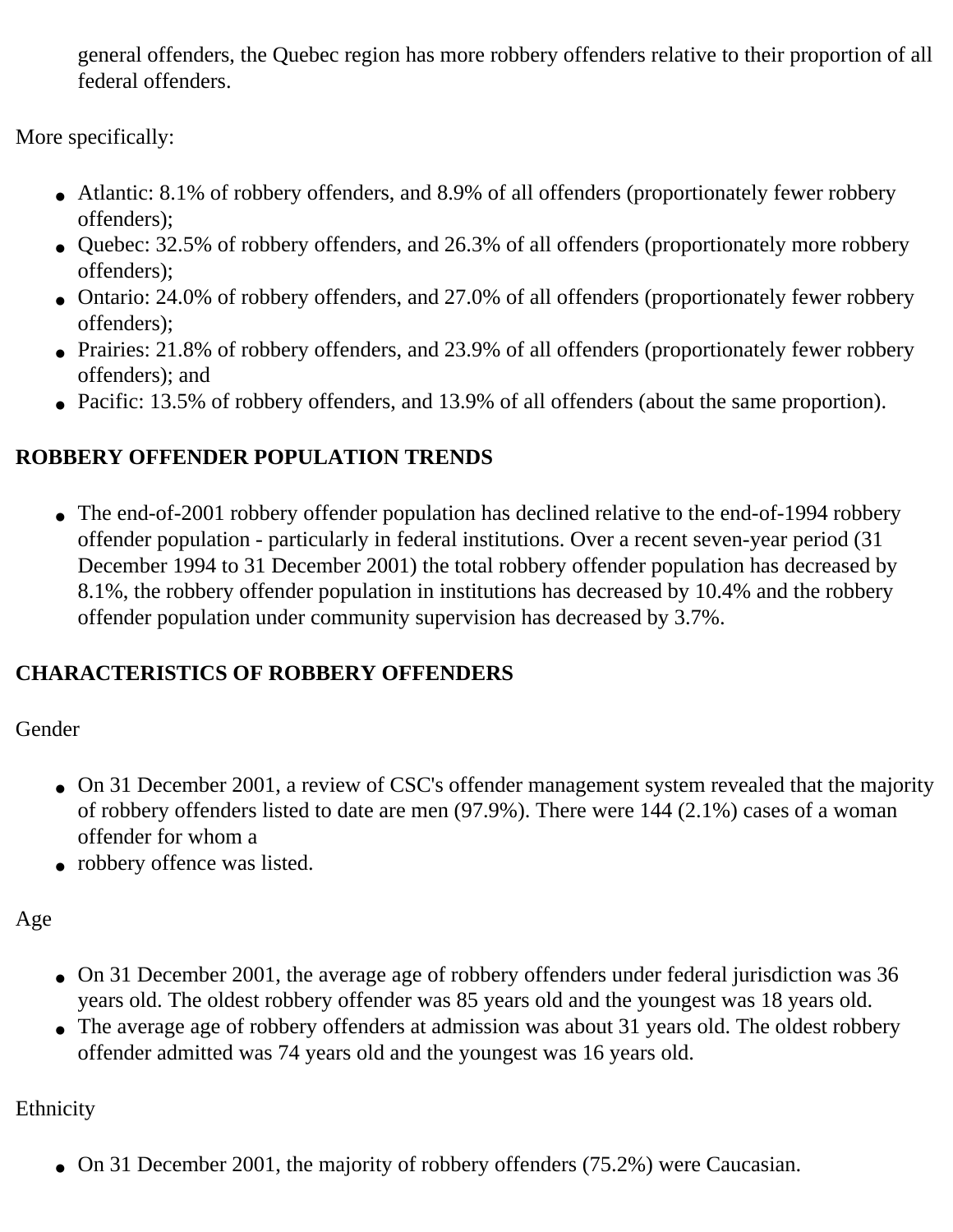- In a comparison of the proportion of robbery offenders in each ethnic group with the proportion of general offenders, there was a larger proportion of Caucasian and Black robbery offenders relative to their proportion of all federal offenders. More specifically:
	- Caucasian: 75.2% of robbery offenders, and 72.7% of all offenders (proportionately more robbery offenders);
	- ❍ Native: 15.1% of robbery offenders, and 15.5% of all offenders (proportionately fewer robbery offenders);
	- Black: 7.3% of robbery offenders, and 6.4% of all offenders (proportionately more robbery offenders);
	- $\circ$  Asiatic: 0.7% of robbery offenders, and 1.6% of all offenders (proportionately fewer robbery offenders); and
	- $\circ$  Other: 1.8% of robbery offenders, and 3.8% of all offenders (proportionately fewer robbery offenders).

### **DRUG OFFENDERS**

#### <span id="page-9-0"></span>**BACKGROUND**

In Canada, the crimes classified as drug offenses include those under the Food and Drug Act (FDA) and the Narcotics Control Act (NCA).

The following is an end-of-2001 review of statistical information available on drug offenders then under federal jurisdiction.

#### **THE CURRENT SITUATION**

Total Drug Offender Population

• On 31 December 2001, a review of CSC's offender management system yielded a total of 5,761 drug offenders under federal jurisdiction and comprise one-quarter (26.5%) of the total federal offender population.

Incarcerated Drug Offender Population

- On 31 December 2001, there were 2,668 drug offenders incarcerated in federal institutions and comprise one-fifth (22.0%) of the federal incarcerated population.
- About 707 of these federally incarcerated drug offenders were in maximum security institutions, 1,526 were in medium security institutions, and 435 were in minimum security institutions. More specifically:
	- $\circ$  Minimum security: 16.3% of all drug offenders;
	- $\circ$  Medium security: 57.2% of all drug offenders; and
	- $\circ$  Maximum security: 26.5% of all drug offenders.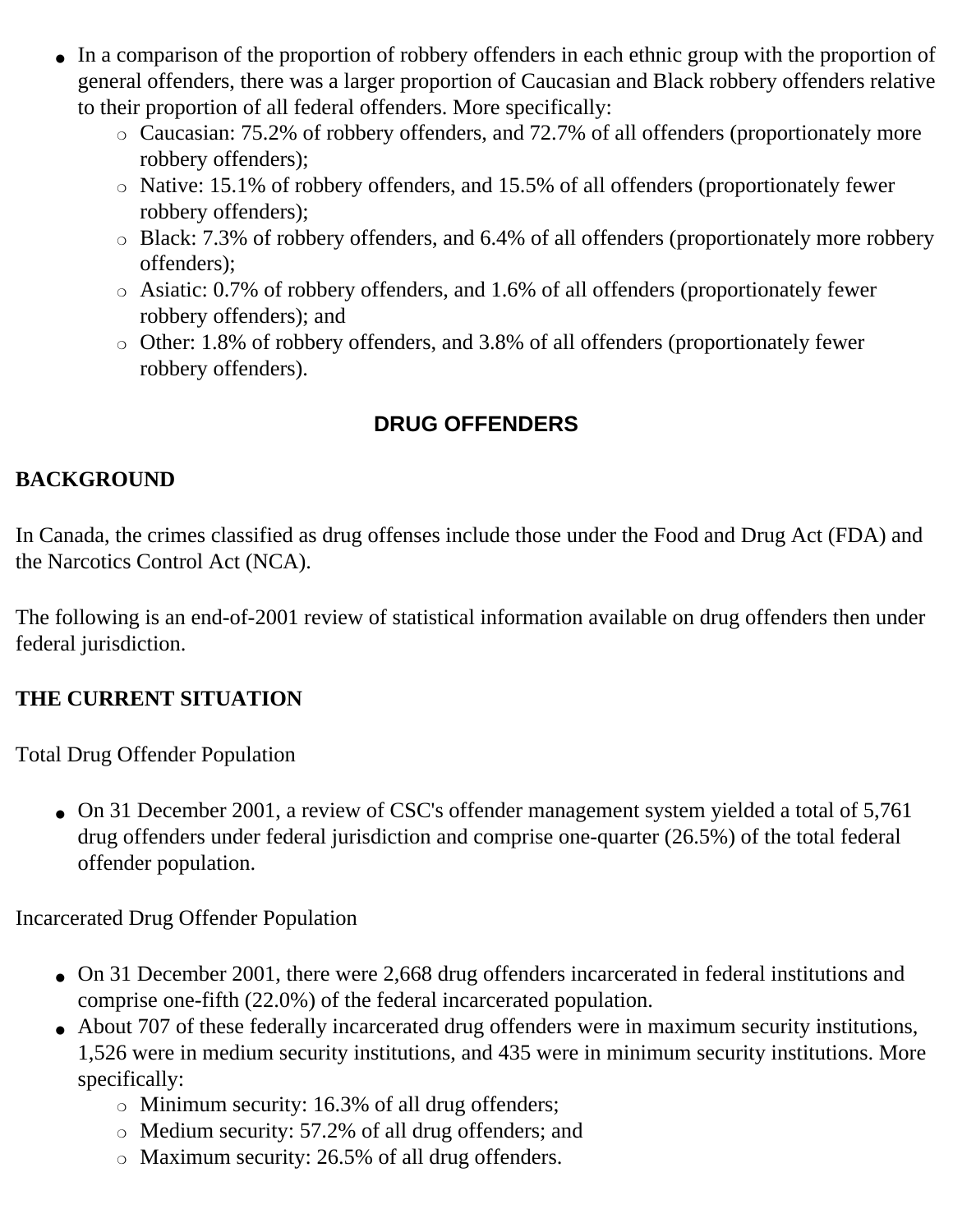## Conditional Release Drug Offender Population

• On 31 December 2001, there were 3,232 drug offenders on conditional release and comprise 32.3% of the federal conditional release population.

More specifically:

- 470 or 15.2% were on day parole;
- $\bullet$  1,718 or 55.6% were on full parole; and
- 903 or 29.2% were on statutory release.

# **REGIONAL DISTRIBUTION OF DRUG OFFENDERS**

- Regionally, the Quebec and Ontario regions have the most drug offenders, each being responsible for slightly more than one-third and one-quarter of the drug offender population, respectively.
- In a comparison of the proportion of drug offenders in each region with the proportion of general offenders, the Quebec region has more drug offenders relative to their proportion of all federal offenders.

More specifically:

- Atlantic: 7.9% of drug offenders, and 8.9% of all offenders (proportionately fewer drug offenders);
- Quebec: 34.4% of drug offenders, and 26.3% of all offenders (proportionately more drug offenders);
- Ontario: 24.7% of drug offenders, and 27.0% of all offenders (about the same proportion);
- Prairies: 23.2% of drug offenders, and 23.9% of all offenders (proportionately fewer drug offenders);
- Pacific: 10.0% of drug offenders, and 13.9% of all offenders (proportionately fewer drug offenders).

# **DRUG OFFENDER POPULATION TRENDS**

• The end-of-2001 drug offender population has grown relative to the end-of-1994 drug offender population - particularly on conditional release. Over a recent seven-year period (31 December 1994 to 31 December 2001) the total drug offender population has increased by 12.6%, the drug offender population in institutions has increased by 5.0% and the drug offender population under community supervision has increased by 20.0%.

# **CHARACTERISTICS OF DRUG OFFENDERS**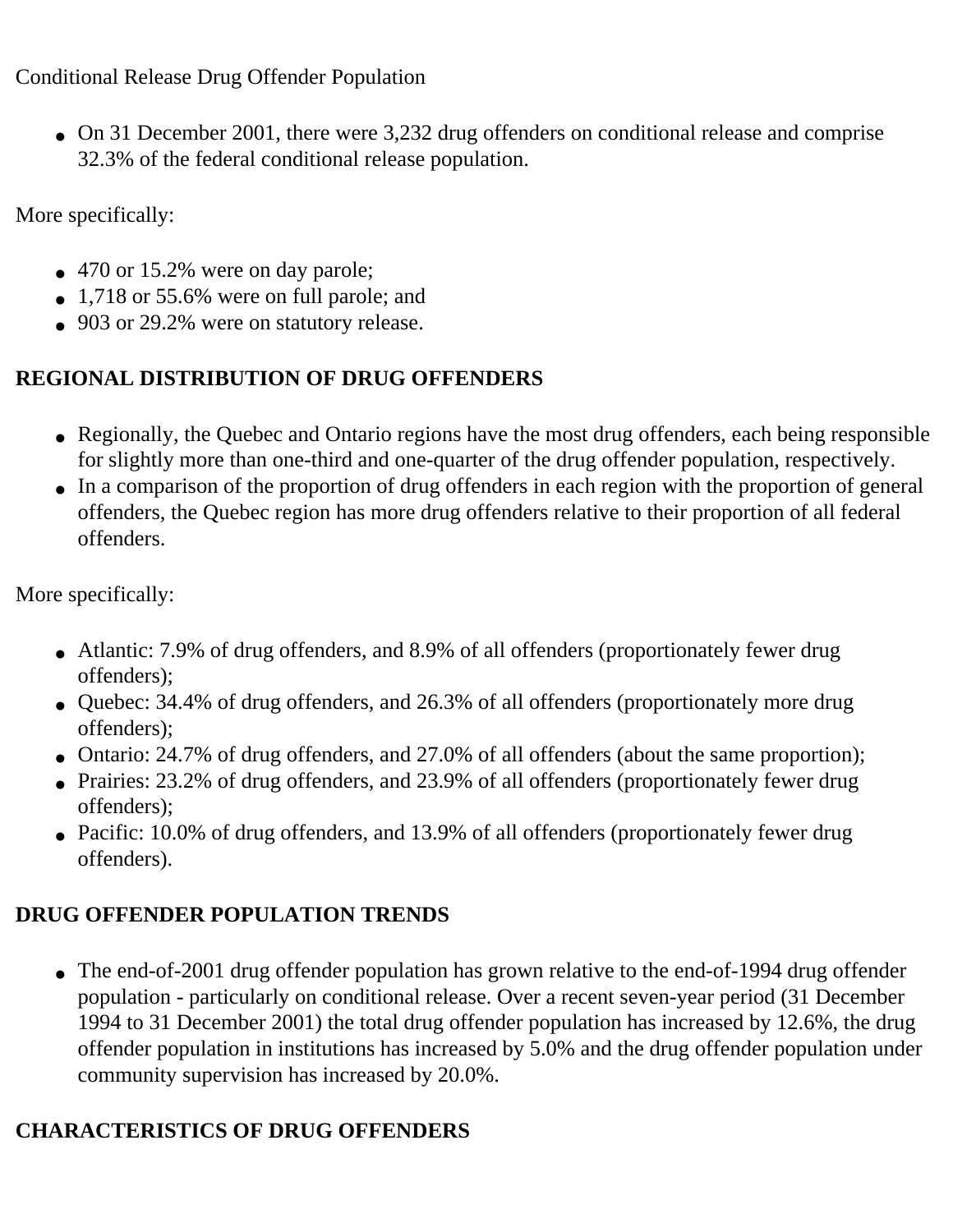#### Gender

• On 31 December 2001, a review of CSC's offender management system revealed that the majority of drug offenders listed to date are men (94.1%). There were 342 (5.9%) cases of a woman offender for whom a drug offence was listed.

Age

- On 31 December 2001, the average age of drug offenders under federal jurisdiction was 38 years old. The oldest drug offender was 83 years old and the youngest was 19 years old.
- The average age of drug offenders at admission was about 33 years old. The oldest drug offender admitted was 74 years old and the youngest was 16 years old.

Ethnicity

- On 31 December 2001, the majority of drug offenders  $(73.1\%)$  were Caucasian.
- In a comparison of the proportion of drug offenders in each ethnic group with the proportion of general offenders, there was somewhat of a larger proportion of Black and Asiatic drug offenders relative to their proportions of all federal offenders. More specifically:
	- $\circ$  Caucasian: 73.1% of drug offenders, and 72.7% of all offenders (proportionately more drug offenders);
	- ❍ Native: 9.6% of drug offenders, and 15.5% of all offenders (proportionately fewer drug offenders);
	- Black: 9.0% of drug offenders, and 6.4% of all offenders (proportionately more drug offenders);
	- ❍ Asiatic: 3.0% of drug offenders, and 1.6% of all offenders (proportionately more drug offenders); and
	- Other: 5.3% of drug offenders, and 3.8% of all offenders (proportionately more drug offenders).

### **SUMMARY TABLES**

### <span id="page-11-0"></span>**DISTRIBUTION OF FEDERAL OFFENDERS BY STATUS**

|                | <b>YEAR</b> | # | (9/0) | # | (%)                                 | # | CUSTODY COMMUNITY <br>(%) |
|----------------|-------------|---|-------|---|-------------------------------------|---|---------------------------|
| HOMICIDE: 1994 |             |   |       |   | 4,393(20.0) 2,896(65.9) 1,497       |   | (34.1)                    |
|                | 1995        |   |       |   | 4,318(18.9) 2,784(64.5) 1,534       |   | (35.5)                    |
|                | 1996        |   |       |   | 4,553(20.1) 3,002(65.9) 1,551       |   | (34.1)                    |
|                | 1997        |   |       |   | $ 4,771 $ (21.5) 3,122 (65.4) 1,649 |   | (34.6)                    |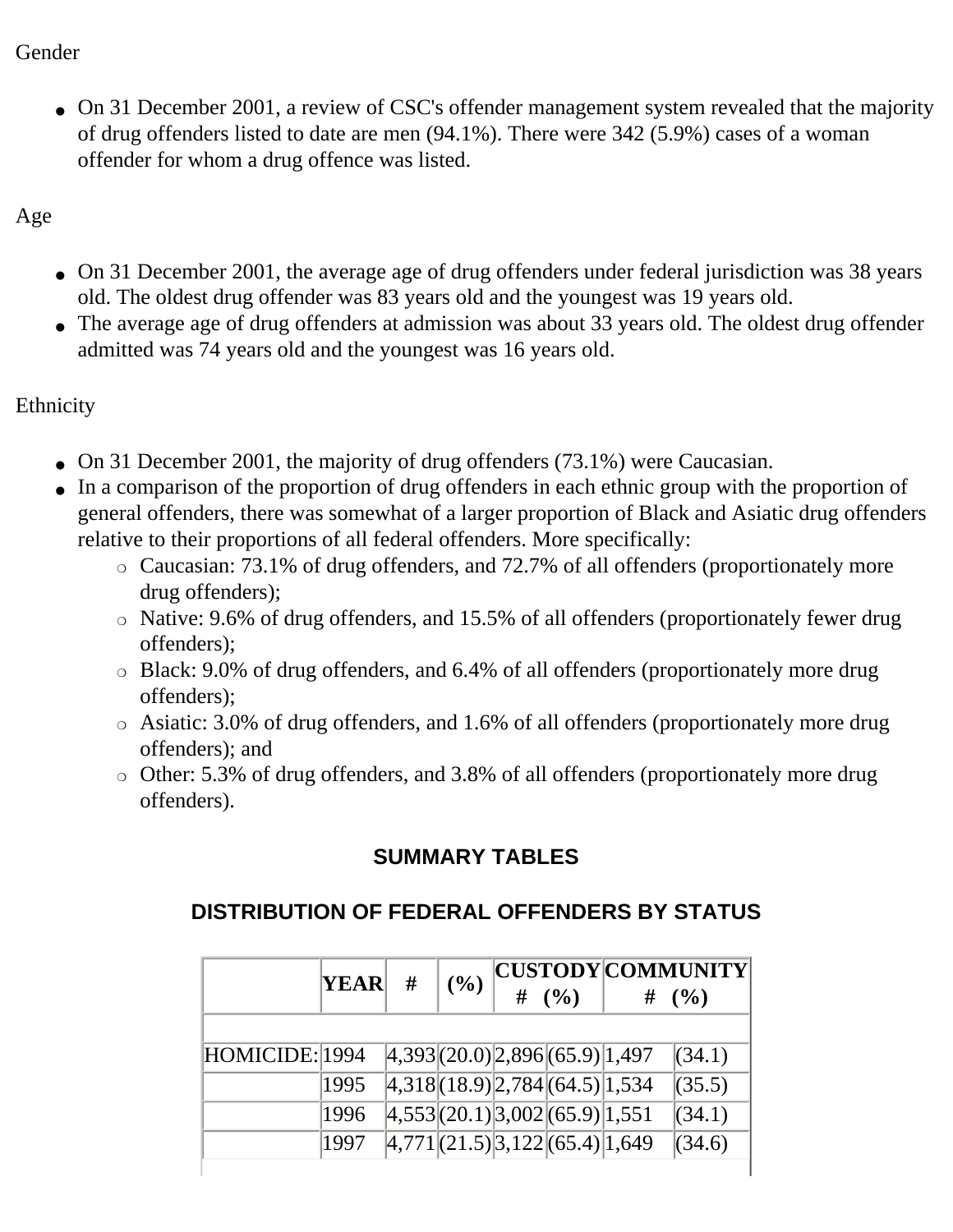| 4,814(21.9)2,998(62.3)1,816<br>(37.7)<br>1999<br>4,881(22.2)3,025(62.0)1,856<br>(38.0)<br>2000<br>5,036(23.1)3,124(62.0)1,912<br>2001<br>(38.0) |  |
|-------------------------------------------------------------------------------------------------------------------------------------------------|--|
|                                                                                                                                                 |  |
|                                                                                                                                                 |  |
|                                                                                                                                                 |  |
|                                                                                                                                                 |  |
|                                                                                                                                                 |  |
| 3,748(16.9)2,703(72.1)1,045<br>1994<br>SEX:<br>(27.9)                                                                                           |  |
| 3,875(17.0)2,766(71.3)1,109<br>(28.7)<br>1995                                                                                                   |  |
| 4,041(17.9) 2,974(73.6) 1,067<br>1996<br>(26.4)                                                                                                 |  |
| 3,914(17.6)[2,771(70.8)]1,143<br>(29.2)<br>1997                                                                                                 |  |
| $3,676(17.1) \mid 2,433(66.1) \mid 1,243$<br>1998<br>(33.9)                                                                                     |  |
| 3,564(16.2)2,307(64.7)1,257<br>(35.5)<br>1999                                                                                                   |  |
| 3,428(15.6) 2,269 (66.2) 1,159<br>(33.8)<br>2000                                                                                                |  |
|                                                                                                                                                 |  |
| 2001<br>3,303(15.2) 2,254 (68.2) 1,049<br>(31.8)                                                                                                |  |
|                                                                                                                                                 |  |
| 7,408(33.5) 4,824 (65.1) 2,584<br>1994<br>(34.9)<br><b>ROBBERY:</b>                                                                             |  |
| 7,199 (31.6) 4,606 (63.9) 2,593<br>(36.1)<br>1995                                                                                               |  |
| 1996<br>7,418(32.8) 4,902 (66.1) 2,516<br>(33.9)                                                                                                |  |
| 7,136(32.1) 4,737 (66.4) 2,399<br>1997<br>(33.6)                                                                                                |  |
| 6,850(31.9) 4,190(61.2) 2,660<br>1998<br>(38.8)                                                                                                 |  |
| 6,911 (31.4) 4,322 (62.5) 2,589<br>1999<br>(37.5)                                                                                               |  |
| 6,882(31.3)4,295(62.4)2,587<br>2000<br>(37.6)                                                                                                   |  |
|                                                                                                                                                 |  |
| 6,810(31.3)4,322(63.5)2,488<br>2001<br>(36.5)                                                                                                   |  |
|                                                                                                                                                 |  |
| 5,117(23.1)2,540(49.6)2,577<br>1994<br>(50.4)<br>DRUG:                                                                                          |  |
| 5,310(23.3) 2,590 (48.8) 2,720<br>1995<br>(51.2)                                                                                                |  |
| 5,615 (24.8) 2,899 (51.6) 2,716<br>1996<br>(48.4)                                                                                               |  |
| 5,515(24.8)2,659(48.2)2,856<br>(51.8)<br>1997                                                                                                   |  |
| 5,437(25.3) 2,398 (44.1) 3,039<br>(55.9)<br>1998                                                                                                |  |
| 5,760(26.2)2,574(44.7)3,186<br>(55.3)<br>1999                                                                                                   |  |
| 5,779 (26.3) 2,548 (44.7) 3,231<br>(55.3)<br>2000                                                                                               |  |
|                                                                                                                                                 |  |
| 2001<br>5,761(26.5)2,668(46.3)3,093<br>(53.7)                                                                                                   |  |

### **DISTRIBUTION OF FEDERAL OFFENDERS BY SECURITY LEVEL**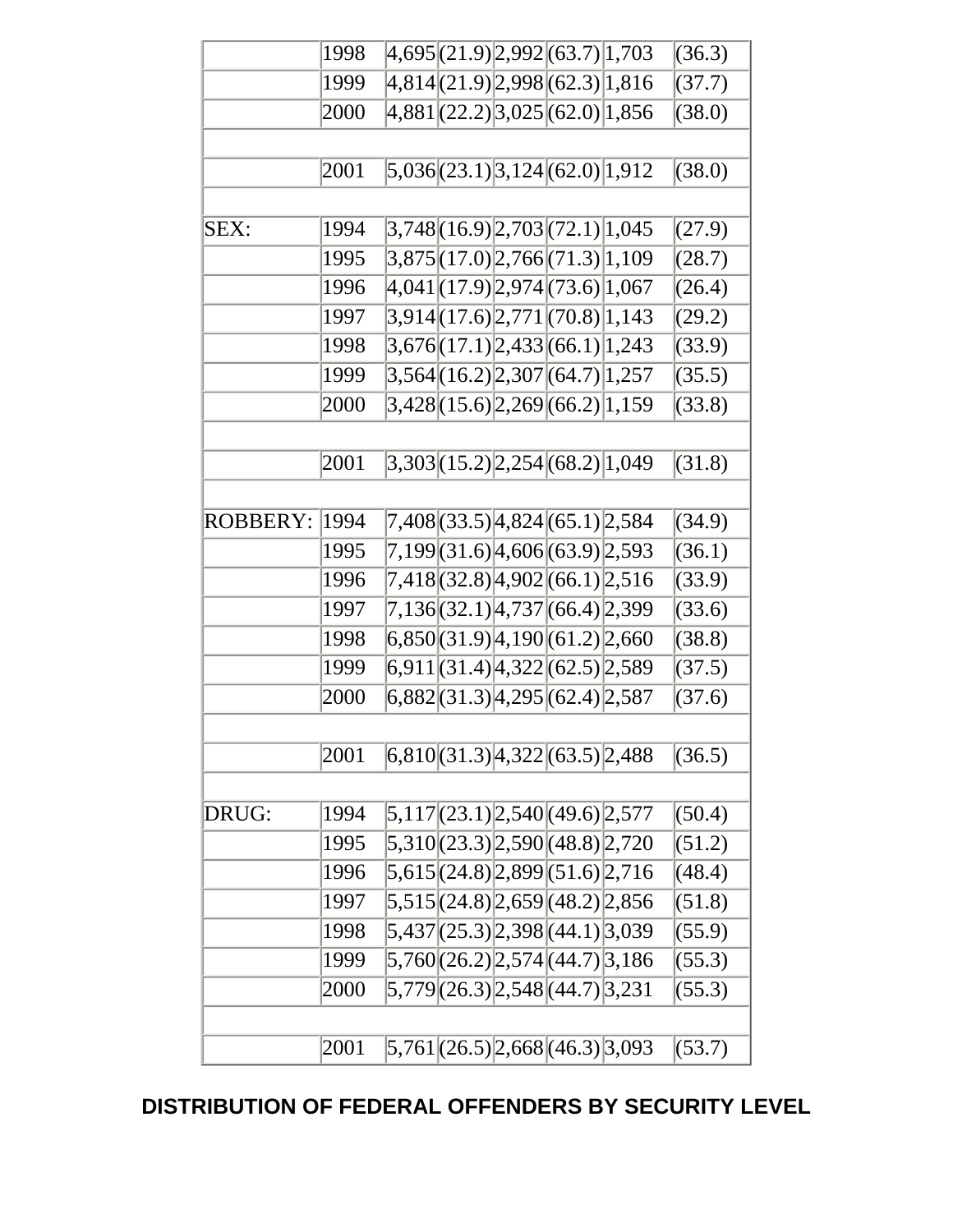|                 |      |       |      | <b>YEAR# MINIMUM % MEDIUM % MAXIMUM </b> | $\frac{0}{0}$ |
|-----------------|------|-------|------|------------------------------------------|---------------|
|                 |      |       |      |                                          |               |
| HOMICIDE:       | 1994 | 2,896 | 11.6 | 55.2                                     | 33.2          |
|                 | 1995 | 2,784 | 13.1 | 56.3                                     | 29.7          |
|                 | 1996 | 3,002 | 15.7 | 56.4                                     | 27.9          |
|                 | 1997 | 3,122 | 17.1 | 58.2                                     | 24.7          |
|                 | 1998 | 2,992 | 17.7 | 56.8                                     | 26.5          |
|                 | 1999 | 2,998 | 18.4 | 56.6                                     | 25.0          |
|                 | 2000 | 3,008 | 21.1 | 55.7                                     | 23.1          |
|                 | 2001 | 3,124 | 18.2 | 56.1                                     | 25.7          |
| SEX:            | 1994 | 2,703 | 11.6 | 66.0                                     | 22.4          |
|                 | 1995 | 2,766 | 11.9 | 67.8                                     | 20.0          |
|                 | 1996 | 2,974 | 11.5 | 68.6                                     | 19.9          |
|                 | 1997 | 2,771 | 12.6 | 68.4                                     | 19.0          |
|                 | 1998 | 2,433 | 14.6 | 67.1                                     | 18.3          |
|                 | 1999 | 2,307 | 15.0 | 63.2                                     | 21.0          |
|                 | 2000 | 2,264 | 16.1 | 61.4                                     | 22.5          |
|                 | 2001 | 2,254 | 15.1 | 63.5                                     | 21.4          |
|                 |      |       |      |                                          |               |
| <b>ROBBERY:</b> | 1994 | 4,824 | 8.1  | 63.4                                     | 28.5          |
|                 | 1995 | 4,606 | 8.8  | 62.4                                     | 27.7          |
|                 | 1996 | 4,902 | 9.3  | 63.9                                     | 26.8          |
|                 | 1997 | 4,737 | 11.5 | 63.1                                     | 25.4          |
|                 | 1998 | 4,190 | 12.7 | 62.2                                     | 25.1          |
|                 | 1999 | 4,322 | 12.6 | 60.5                                     | 26.9          |
|                 | 2000 | 4,261 | 13.5 | 59.5                                     | 27.0          |
|                 | 2001 | 4,322 | 11.2 | 60.6                                     | 28.1          |
| DRUG:           | 1994 | 2,540 | 16.4 | 61.0                                     | 22.6          |
|                 | 1995 | 2,590 | 16.3 | 60.6                                     | 22.5          |
|                 | 1996 | 2,899 | 17.4 | 59.7                                     | 22.9          |
|                 | 1997 | 2,659 | 19.3 | 59.7                                     | 21.0          |
|                 | 1998 | 2,398 | 23.1 | 56.1                                     | 20.8          |
|                 | 1999 | 2,574 | 20.2 | 55.1                                     | 24.7          |
|                 | 2000 | 2,542 | 20.0 | 54.0                                     | 26.0          |
|                 | 2001 | 2,668 | 16.3 | 57.2                                     | 26.5          |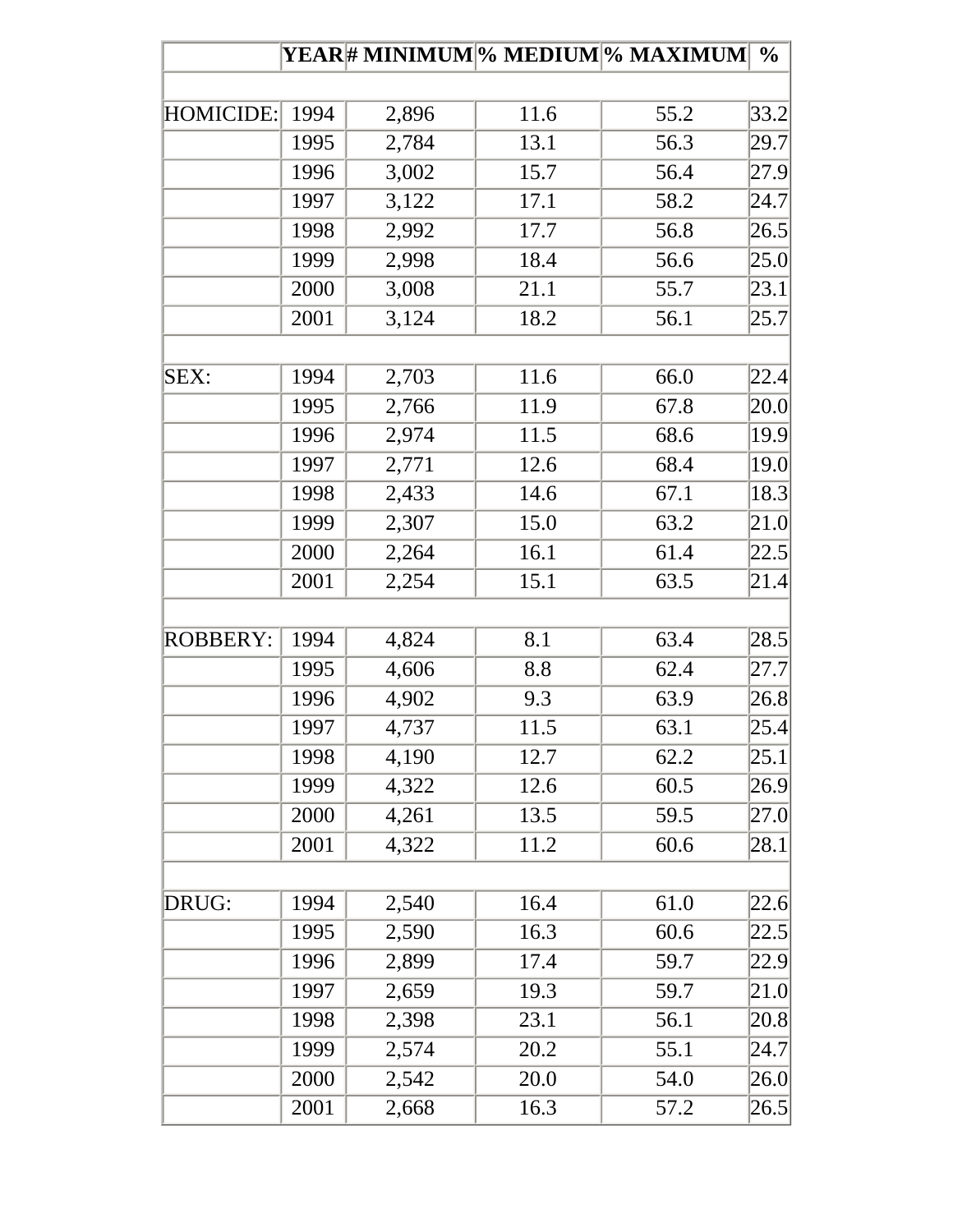#### **DISTRIBUTION OF FEDERAL OFFENDERS BY RELEASE STATUS**

|                 |              |       |              | <b>YEAR# MINIMUM % MEDIUM % MAXIMUM </b> | $\frac{0}{0}$ |
|-----------------|--------------|-------|--------------|------------------------------------------|---------------|
|                 |              |       |              |                                          |               |
| HOMICIDE:       | 1994         | 1,497 | 14.4         | 79.7                                     | 5.9           |
|                 | 1995         | 1,534 | 13.8         | 79.1                                     | 7.0           |
|                 | 1996         | 1,551 | 12.8         | 79.1                                     | 8.1           |
|                 | 1997         | 1,649 | 15.7         | 74.3                                     | 10.1          |
|                 | 1998         | 1,703 | 16.0         | 74.3                                     | 9.7           |
|                 | 1999         | 1,816 | 15.1         | 74.0                                     | 11.0          |
|                 | 2000         | 1,856 | 14.9         | 74.8                                     | 10.3          |
|                 | 2001         | 1,912 | 14.4         | 76.0                                     | 9.6           |
| SEX:            | 1994         | 1,045 | 15.2         | 42.0                                     | 42.7          |
|                 | 1995         | 1,109 | 12.3         | 38.1                                     | 49.4          |
|                 | 1996         | 1,007 | 12.3         | 35.6                                     | 52.1          |
|                 | 1997         | 1,143 | 14.0         | 31.5                                     | 54.5          |
|                 | 1998         | 1,243 | 12.7         | 33.2                                     | 54.1          |
|                 | 1999         | 1,257 | 15.8         | 33.4                                     | 50.8          |
|                 | 2000         | 1,159 | 13.0         | 32.8                                     | 54.2          |
|                 | 2001         | 1,048 | 13.2         | 33.2                                     | 53.6          |
| <b>ROBBERY:</b> | 1994         | 2,584 | 21.6         | 41.5                                     | 36.7          |
|                 | 1995         | 2,593 | 19.5         | 36.3                                     | 44.1          |
|                 | 1996         | 2,516 | 16.1         | 34.0                                     | 49.9          |
|                 | 1997         | 2,339 | 17.1         | 31.8                                     | 51.1          |
|                 | 1998         | 2,660 | 20.7         | 29.1                                     | 50.2          |
|                 | 1999         | 2,589 | 19.0         | 31.7                                     | 49.2          |
|                 | 2000         | 2,587 | 16.2         | 31.8                                     | 52.0          |
|                 | 2001         | 2,488 | 16.0         | 30.6                                     | 53.4          |
| DRUG:           | 1994         | 2,577 | 14.9         | 64.9                                     | 20.2          |
|                 | 1995         |       | 12.1         | 63.4                                     | 24.5          |
|                 |              | 2,720 |              |                                          |               |
|                 | 1996<br>1997 | 2,716 | 10.2<br>15.9 | 63.4<br>59.4                             | 26.4<br>24.7  |
|                 | 1998         | 2,856 |              |                                          |               |
|                 | 1999         | 3,039 | 17.0         | 56.7                                     | 26.3          |
|                 | 2000         | 3,186 | 18.7<br>15.4 | 57.3<br>58.0                             | 24.0          |
|                 |              | 3,232 |              |                                          | 26.6          |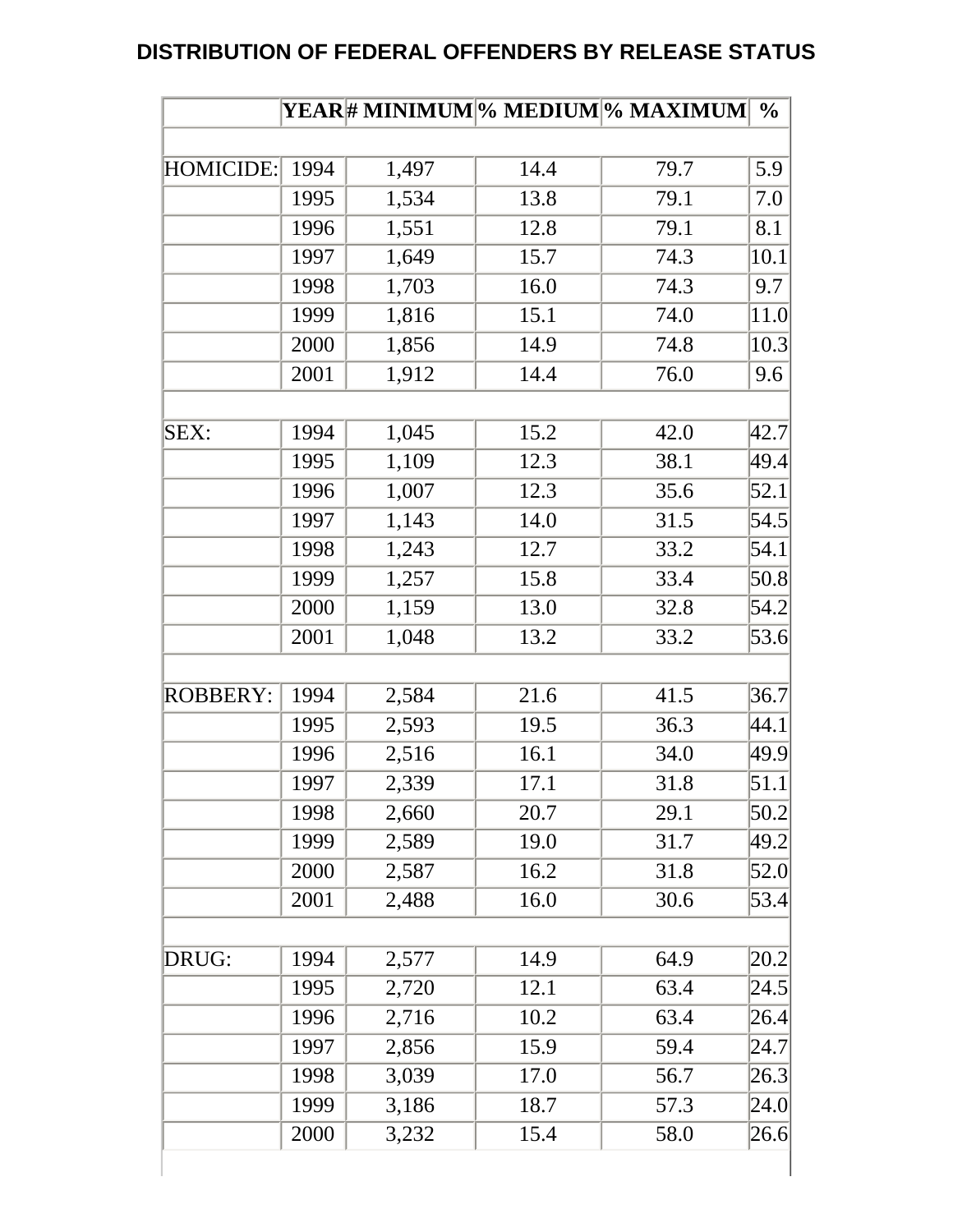| .                                         | $\Omega$ 1               | $\overline{ }$ | - -  |  |
|-------------------------------------------|--------------------------|----------------|------|--|
| $\rightarrow$ $\rightarrow$ $\rightarrow$ | $\overline{\phantom{a}}$ | 10.L           | JJ.V |  |

## **DISTRIBUTION OF FEDERAL OFFENDERS BY REGION**

|                 | END-OF YEAR ATLANTIC QUEBEC ONTARIO PRAIRIES PACIFIC |               |               |               |               |               |
|-----------------|------------------------------------------------------|---------------|---------------|---------------|---------------|---------------|
|                 |                                                      | $\frac{0}{0}$ | $\frac{0}{0}$ | $\frac{0}{0}$ | $\frac{0}{0}$ | $\frac{0}{0}$ |
|                 |                                                      |               |               |               |               |               |
| HOMICIDE:       | 1994                                                 | 6.7           | 27.2          | 29.9          | 18.8          | 17.4          |
|                 | 1995                                                 | 6.7           | 27.2          | 29.7          | 18.6          | 17.8          |
|                 | 1996                                                 | 6.9           | 26.9          | 29.5          | 18.4          | 18.3          |
|                 | 1997                                                 | 7.2           | 27.1          | 28.6          | 18.2          | 18.9          |
|                 | 1998                                                 | 7.2           | 26.8          | 29.0          | 18.3          | 18.7          |
|                 | 1999                                                 | 7.2           | 26.8          | 28.8          | 18.4          | 18.9          |
|                 | 2000                                                 | 7.0           | 26.5          | 28.6          | 18.5          | 19.3          |
|                 | 2001                                                 | 6.9           | 26.2          | 28.2          | 19.3          | 19.4          |
|                 |                                                      |               |               |               |               |               |
| SEX:            | 1994                                                 | 13.0          | 20.1          | 26.9          | 27.3          | 15.5          |
|                 | 1995                                                 | 12.4          | 19.3          | 24.7          | 28.5          | 15.1          |
|                 | 1996                                                 | 11.4          | 19.0          | 24.5          | 30.7          | 14.5          |
|                 | 1997                                                 | 10.7          | 19.1          | 24.2          | 31.8          | 14.2          |
|                 | 1998                                                 | 9.7           | 19.2          | 24.8          | 32.0          | 14.5          |
|                 | 1999                                                 | 9.5           | 19.6          | 26.4          | 29.6          | 15.0          |
|                 | 2000                                                 | 9.4           | 20.3          | 26.3          | 28.2          | 15.8          |
|                 | 2001                                                 | 10.1          | 20.6          | 26.3          | 27.6          | 15.4          |
|                 |                                                      |               |               |               |               |               |
| <b>ROBBERY:</b> | 1994                                                 | 6.7           | 37.6          | 24.6          | 18.0          | 13.1          |
|                 | 1995                                                 | 6.5           | 38.0          | 23.7          | 18.2          | 13.6          |
|                 | 1996                                                 | 7.3           | 36.9          | 23.7          | 19.0          | 13.0          |
|                 | 1997                                                 | 7.4           | 36.0          | 23.7          | 19.9          | 13.0          |
|                 | 1998                                                 | 7.4           | 35.1          | 24.4          | 20.0          | 13.1          |
|                 | 1999                                                 | 7.6           | 34.1          | 24.3          | 21.0          | 13.1          |
|                 | 2000                                                 | 7.8           | 33.7          | 23.6          | 21.4          | 13.7          |
|                 | 2001                                                 | 8.1           | 32.5          | 24.0          | 21.8          | 13.5          |
|                 |                                                      |               |               |               |               |               |
| DRUG:           | 1994                                                 | 7.2           | 37.8          | 27.9          | 16.1          | 10.9          |
|                 | 1995                                                 | 7.7           | 38.5          | 27.2          | 15.7          | 10.9          |
|                 | 1996                                                 | 8.0           | 38.2          | 26.1          | 17.3          | 10.4          |
|                 | 1997                                                 | 7.8           | 37.4          | 26.1          | 18.5          | 10.3          |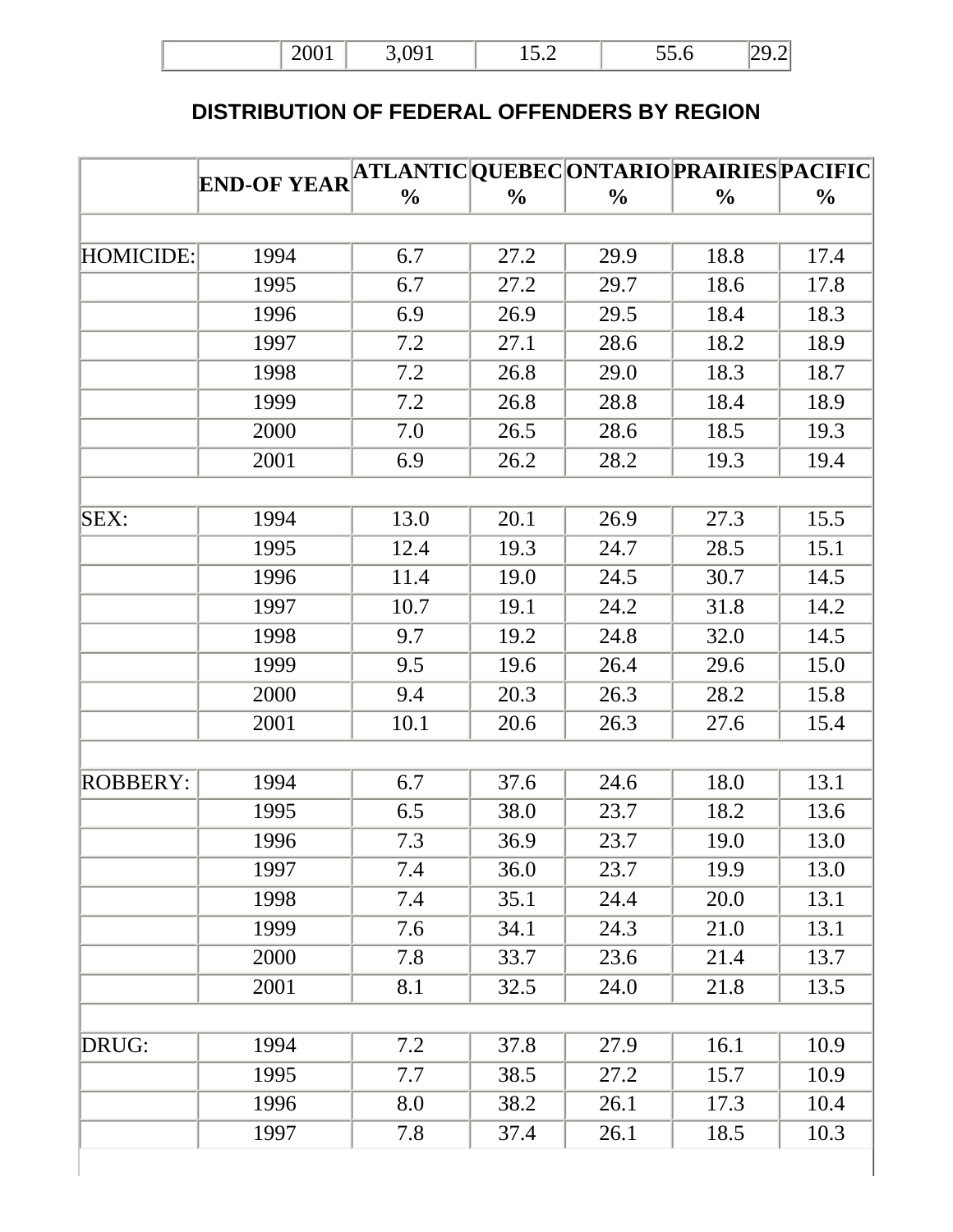|          | 1998 | 7.6 | 36.8 | 26.8 | 19.0 | 9.8  |
|----------|------|-----|------|------|------|------|
|          | 1999 | 7.9 | 35.2 | 26.9 | 20.3 | 9.7  |
|          | 2000 | 7.7 | 34.2 | 25.4 | 22.4 | 10.3 |
|          | 2001 | 7.9 | 34.4 | 24.7 | 23.2 | 10.0 |
|          |      |     |      |      |      |      |
| OVERALL: | 1994 | 9.9 | 28.9 | 27.6 | 20.2 | 13.4 |
|          | 1995 | 9.8 | 29.2 | 27.1 | 20.5 | 13.5 |
|          | 1996 | 9.5 | 28.5 | 26.8 | 22.0 | 13.5 |
|          | 1997 | 9.0 | 28.1 | 26.7 | 22.8 | 13.4 |
|          | 1998 | 8.5 | 27.9 | 27.5 | 22.7 | 13.4 |
|          | 1999 | 8.6 | 27.2 | 27.6 | 23.3 | 13.4 |
|          | 2000 | 8.6 | 26.8 | 27.0 | 23.8 | 13.9 |
|          | 2001 | 8.9 | 26.3 | 27.0 | 23.9 | 13.5 |
|          |      |     |      |      |      |      |

# **DISTRIBUTION OF FEDERAL OFFENDERS BY GENDER**

|                 | <b>END-OF-YEAR</b> | #                   | $\frac{0}{0}$ |               | <b>MENWOMEN</b> | $(\#)$ |
|-----------------|--------------------|---------------------|---------------|---------------|-----------------|--------|
|                 |                    |                     |               | $\frac{0}{0}$ | $\frac{0}{0}$   |        |
|                 |                    |                     |               |               |                 |        |
| HOMICIDE:       | 1994               | 4,393 20.0          |               | 96.0          | 4.0             | (176)  |
|                 | 1995               | 4,318 18.9          |               | 96.5          | 3.5             | (152)  |
|                 | 1996               | 4,553 20.1          |               | 96.3          | 3.7             | (167)  |
|                 | 1997               | 4,771 21.5          |               | 95.8          | 4.2             | (199)  |
|                 | 1998               | 4,695 21.9          |               | 95.7          | 4.3             | (203)  |
|                 | 1999               | 4,814 21.9          |               | 95.6          | 4.4             | (211)  |
|                 | 2000               | $4,881$ 22.2        |               | 95.8          | 4.2             | (206)  |
|                 | 2001               | 5,036 23.1          |               | 95.8          | 4.2             | (219)  |
|                 |                    |                     |               |               |                 |        |
| SEX:            | 1994               | $3,748$  16.9  99.5 |               |               | 0.5             | (17)   |
|                 | 1995               | 3,875 17.0          |               | 99.7          | 0.3             | (10)   |
|                 | 1996               | $4,041$ [17.9]      |               | 99.7          | 0.3             | (14)   |
|                 | 1997               | 3,914 17.6 99.6     |               |               | 0.4             | (15)   |
|                 | 1998               | $3,676$ [17.1]      |               | 99.5          | 0.5             | (17)   |
|                 | 1999               | 3,564 16.2          |               | 99.7          | 0.3             | (12)   |
|                 | 2000               | 3,428 15.6 99.6     |               |               | 0.4             | (14)   |
|                 | 2001               | 3,303 15.2          |               | 99.6          | 0.4             | (13)   |
|                 |                    |                     |               |               |                 |        |
| <b>ROBBERY:</b> | 1994               | 7,408 33.5 99.0     |               |               | 1.0             | (89)   |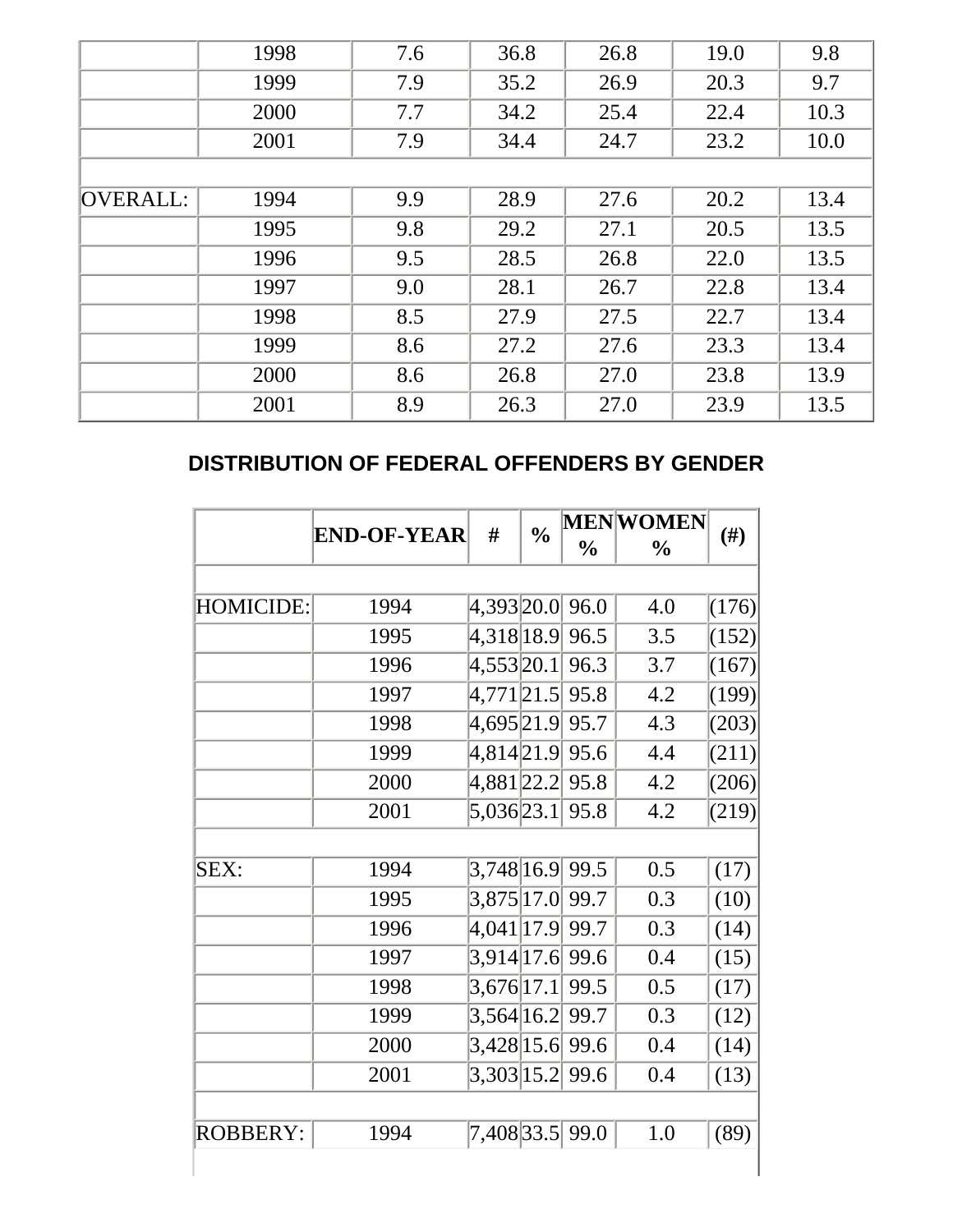|       | 1995 | 7,199 31.6 98.9     |      | 1.1 | (82)  |
|-------|------|---------------------|------|-----|-------|
|       | 1996 | 7,418 32.8 98.8     |      | 1.2 | (88)  |
|       | 1997 | 7,136 32.1          | 98.4 | 1.6 | (115) |
|       | 1998 | 6,850 31.9          | 98.3 | 1.7 | (118) |
|       | 1999 | 6,911 31.4          | 98.3 | 1.7 | (116) |
|       | 2000 | 6,882 31.3          | 98.2 | 1.8 | (125) |
|       | 2001 | $6,810$  31.3  97.9 |      | 2.1 | (144) |
|       |      |                     |      |     |       |
| DRUG: | 1994 | $ 5,117 23.1 $ 97.0 |      | 3.0 | (163) |
|       | 1995 | 5,310 23.3 96.8     |      | 3.2 | (172) |
|       | 1996 | 5,615 24.8 95.9     |      | 4.1 | (228) |
|       | 1997 | 5,515 24.8 95.0     |      | 5.0 | (273) |
|       | 1998 | 5,146 24.8 94.7     |      | 5.4 | (291) |
|       | 1999 | 5,760 26.1 94.1     |      | 6.0 | (343) |
|       | 2000 | 5,779 26.3 94.0     |      | 6.0 | (346) |
|       | 2001 | $5,761$ 26.5 94.1   |      | 5.9 | (342) |

#### **DISTRIBUTION OF FEDERAL OFFENDERS BY AVERAGE AGE**

|                  | <b>END-OF-YEAR</b> | <b>FEDERAL</b><br><b>JURISDICTION</b> | <b>AT ADMISSION</b> |
|------------------|--------------------|---------------------------------------|---------------------|
|                  |                    |                                       |                     |
| <b>HOMICIDE:</b> | 1994               | 42 YEARS (18-89) 36 YEARS (16-87)     |                     |
|                  | 1995               | 42 YEARS (20-89) 36 YEARS (18-84)     |                     |
|                  | 1996               | 43 YEARS (20-93) 36 YEARS (18-84)     |                     |
|                  | 1997               | 43 YEARS (20-91) 36 YEARS (18-84)     |                     |
|                  | 1998               | 42 YEARS (18-92) 35 YEARS (14-92)     |                     |
|                  | 1999               | 41 YEARS (17-92) 31 YEARS (14-87)     |                     |
|                  | 2000               | 43 YEARS (18-95) 31 YEARS (15-87)     |                     |
|                  | 2001               | 43 YEARS (18-96) 31 YEARS (15-86)     |                     |
|                  |                    |                                       |                     |
| SEX:             | 1994               | 41 YEARS (19-86) 39 YEARS (15-85)     |                     |
|                  | 1995               | 42 YEARS (20-85) 40 YEARS (18-82)     |                     |
|                  | 1996               | 43 YEARS (19-89) 41 YEARS (18-81)     |                     |
|                  | 1997               | 46 YEARS (20-89) 43 YEARS (19-83)     |                     |
|                  | 1998               | 43 YEARS (18-97) 41 YEARS (14-82)     |                     |
|                  | 1999               | 43 YEARS (17-97) 39 YEARS (14-81)     |                     |
|                  | 2000               | 44 YEARS (19-99) 0 YEARS (15-80)      |                     |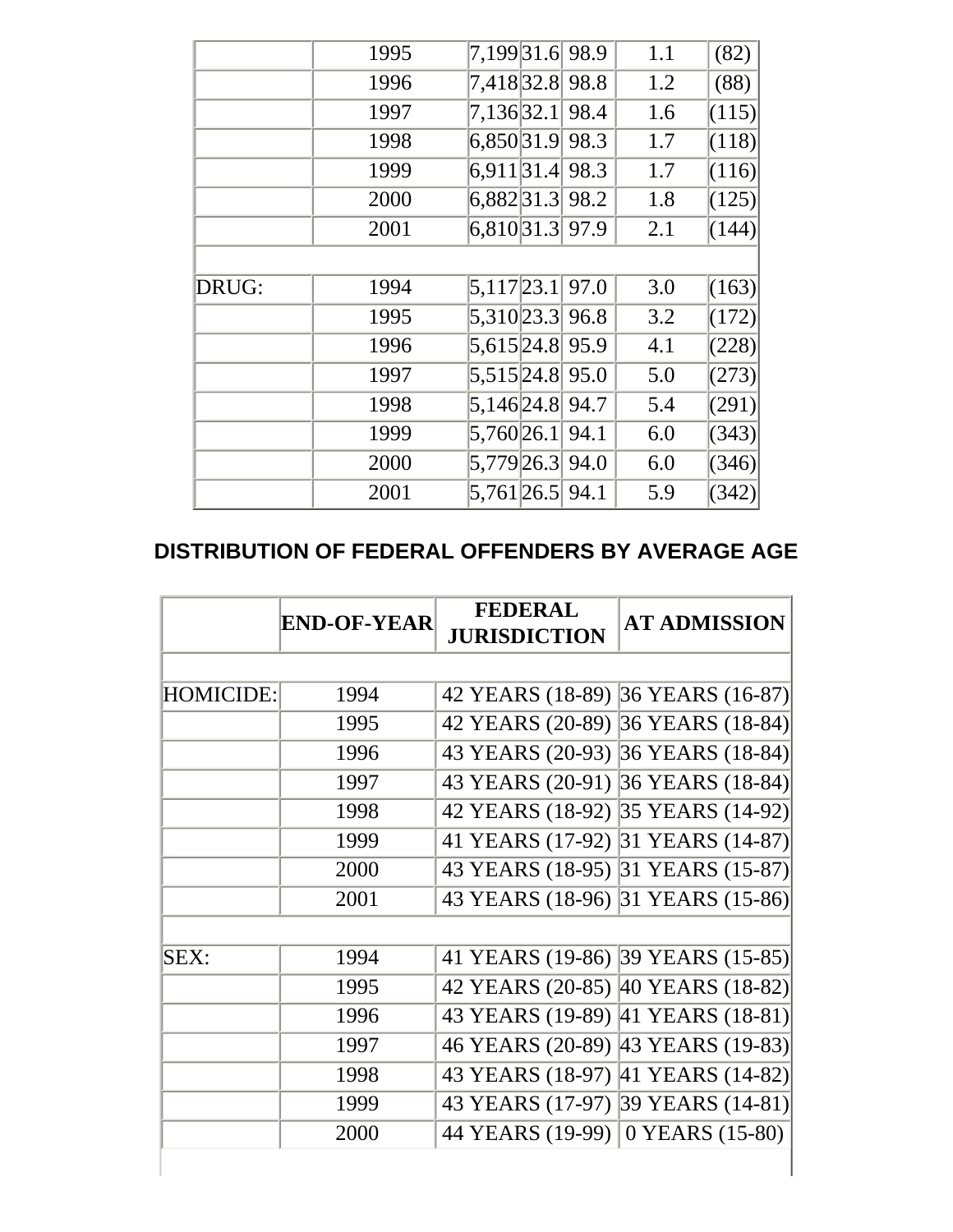|                 | 2001 | 44 YEARS (18-100) 39 YEARS (15-82)   |
|-----------------|------|--------------------------------------|
|                 |      |                                      |
| <b>ROBBERY:</b> | 1994 | 34 YEARS (16-78) 31 YEARS (16-65)    |
|                 | 1995 | 35 YEARS (19-78) 33 YEARS (18-68)    |
|                 | 1996 | 35 YEARS (19-79) 33 YEARS (18-68)    |
|                 | 1997 | 35 YEARS (19-75) 33 YEARS (18-68)    |
|                 | 1998 | 36 YEARS (17-81) 33 YEARS (17-68)    |
|                 | 1999 | 35 YEARS (17-82) 31 YEARS (16-71)    |
|                 | 2000 | 35 YEARS (18-84) 31 YEARS (16-71)    |
|                 | 2001 | 36 YEARS (18-85) 31 YEARS (16-71)    |
|                 |      |                                      |
| DRUG:           | 1994 | 36 YEARS (18-81) 34 YEARS (17-74)    |
|                 | 1995 | 36 YEARS (20-73) 35 YEARS (18-71)    |
|                 | 1996 | 35 YEARS (18-73)<br>37 YEARS (19-76) |
|                 | 1997 | 36 YEARS (19-69)<br>38 YEARS (20-75) |
|                 | 1998 | 36 YEARS (18-78)<br>37 YEARS (18-79) |
|                 | 1999 | 34 YEARS (17-82)<br>36 YEARS (18-80) |
|                 | 2000 | 37 YEARS (19-82) 34 YEARS (17-73)    |
|                 | 2001 | 38 YEARS (19-83) 33 YEARS (16-74)    |

## **DISTRIBUTION OF FEDERAL OFFENDERS BY ETHNICITY**

|                  | <b>END-OF-YEAR</b> | CAUCASIANNATIVE BLACK ASIAN OTHER |               |               |               |               |
|------------------|--------------------|-----------------------------------|---------------|---------------|---------------|---------------|
|                  |                    | $\frac{6}{9}$                     | $\frac{0}{0}$ | $\frac{0}{0}$ | $\frac{0}{0}$ | $\frac{0}{0}$ |
|                  |                    |                                   |               |               |               |               |
| <b>HOMICIDE:</b> | 1994               | 78.9                              | 13.0          | 3.1           | 1.0           | 4.0           |
|                  | 1995               | 78.3                              | 13.4          | 3.2           | 1.3           | 3.9           |
|                  | 1996               | 77.3                              | 13.8          | 3.5           | 1.5           | 3.9           |
|                  | 1997               | 76.0                              | 14.6          | 3.9           | 1.5           | 3.9           |
|                  | 1998               | 74.4                              | 16.1          | 4.0           | 1.5           | 4.1           |
|                  | 1999               | 73.8                              | 16.5          | 4.3           | 1.4           | 4.1           |
|                  | 2000               | 73.5                              | 17.2          | 4.4           | 1.3           | 3.7           |
|                  | 2001               | 73.0                              | 17.7          | 4.5           | 1.2           | 3.6           |
|                  |                    |                                   |               |               |               |               |
| SEX:             | 1994               | 76.2                              | 16.5          | 4.5           | 0.4           | 2.5           |
|                  | 1995               | 76.0                              | 16.5          | 4.4           | 0.5           | 2.6           |
|                  | 1996               | 74.1                              | 17.8          | 4.5           | 0.6           | 3.0           |
|                  | 1997               | 73.4                              | 19.0          | 4.7           | 0.7           | 3.2           |
|                  |                    |                                   |               |               |               |               |